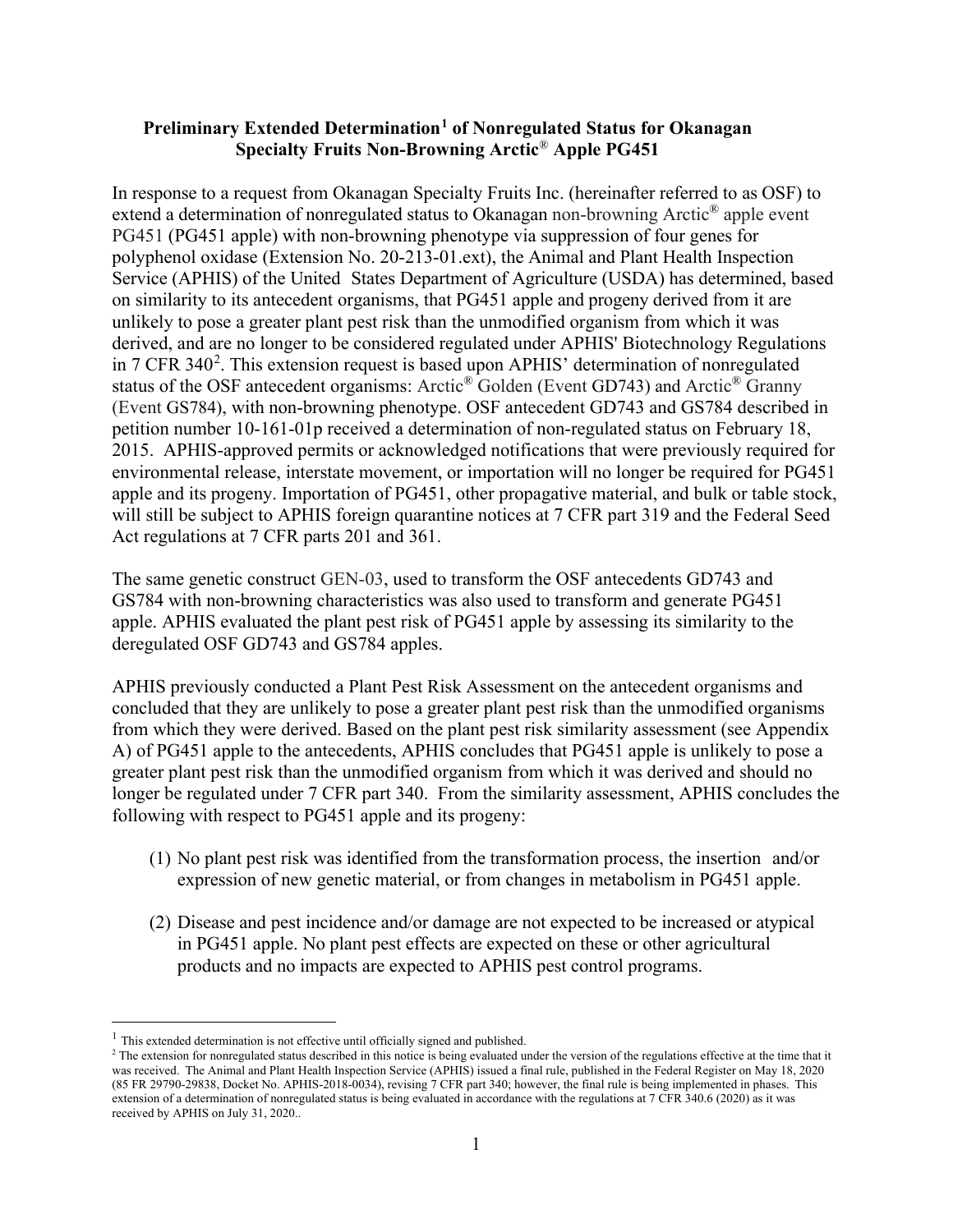- (3) Based on an evaluation of the gene products, and their similarity to the antecedents GD743 and GS784, and on data submitted in the extension request, PG451 apple is unlikely to adversely impact nontarget organisms beneficial to agriculture.
- (4) PG451 apple is no more likely to become weedier or more difficult to control as a weed than the antecedents GD743 and GS784, which are not weedy.
- (5) PG451 apple is not likely to increase the weed risk potential of other species with which it can interbreed in the U.S. or its territories. Gene flow, hybridization and/or introgression of inserted genes from PG451 to other sexually compatible relatives with which it can interbreed is not likely to occur.
- (6) Significant changes to agricultural or cultivation practices (e.g. pesticide applications, tillage, irrigation, harvesting, etc.) from adoption of PG451 are not expected.
- (7) Horizontal gene transfer of the new genetic material inserted into the PG451 apple to other organisms is highly unlikely and is not expected to lead directly or indirectly to disease, damage, injury or harm to plants, including the creation of new or more virulent pests, pathogens, or parasitic plants.

In addition to our finding that PG451 apple is unlikely to pose a greater plant pest risk than the organism from which it was derived, APHIS prepared a Record of Categorical Exclusion Determination for this action based on an Environmental Assessment completed for the antecedent GD743 and GS784 apples in 2014. PG451 will have no significant impacts, individually or collectively, on the quality of the human environment and will have no effect on federally listed threatened or endangered species, species proposed for listing, or their designated or proposed critical habitats [\(http://www.aphis.usda.gov/biotechnology/not\\_reg.html\)](http://www.aphis.usda.gov/biotechnology/not_reg.html).

Based on my review and consideration of all of the scientific and environmental data, analyses, information, and previous conclusions regarding the plant pest risk assessment for the antecedent organisms, the plant pest risk similarity assessment, and record of categorical exclusion determination, and my knowledge and experience as APHIS' Deputy Administrator for APHIS Biotechnology Regulatory Services, I have determined and decided that this determination of nonregulated status of PG451 apple is the most scientifically sound and appropriate regulatory decision.

Bernadette Juarez Date APHIS Deputy Administrator Biotechnology Regulatory Services Animal and Plant Health Inspection Service U.S. Department of Agriculture

 $\mathcal{L}_\text{max}$  and  $\mathcal{L}_\text{max}$  and  $\mathcal{L}_\text{max}$  and  $\mathcal{L}_\text{max}$  and  $\mathcal{L}_\text{max}$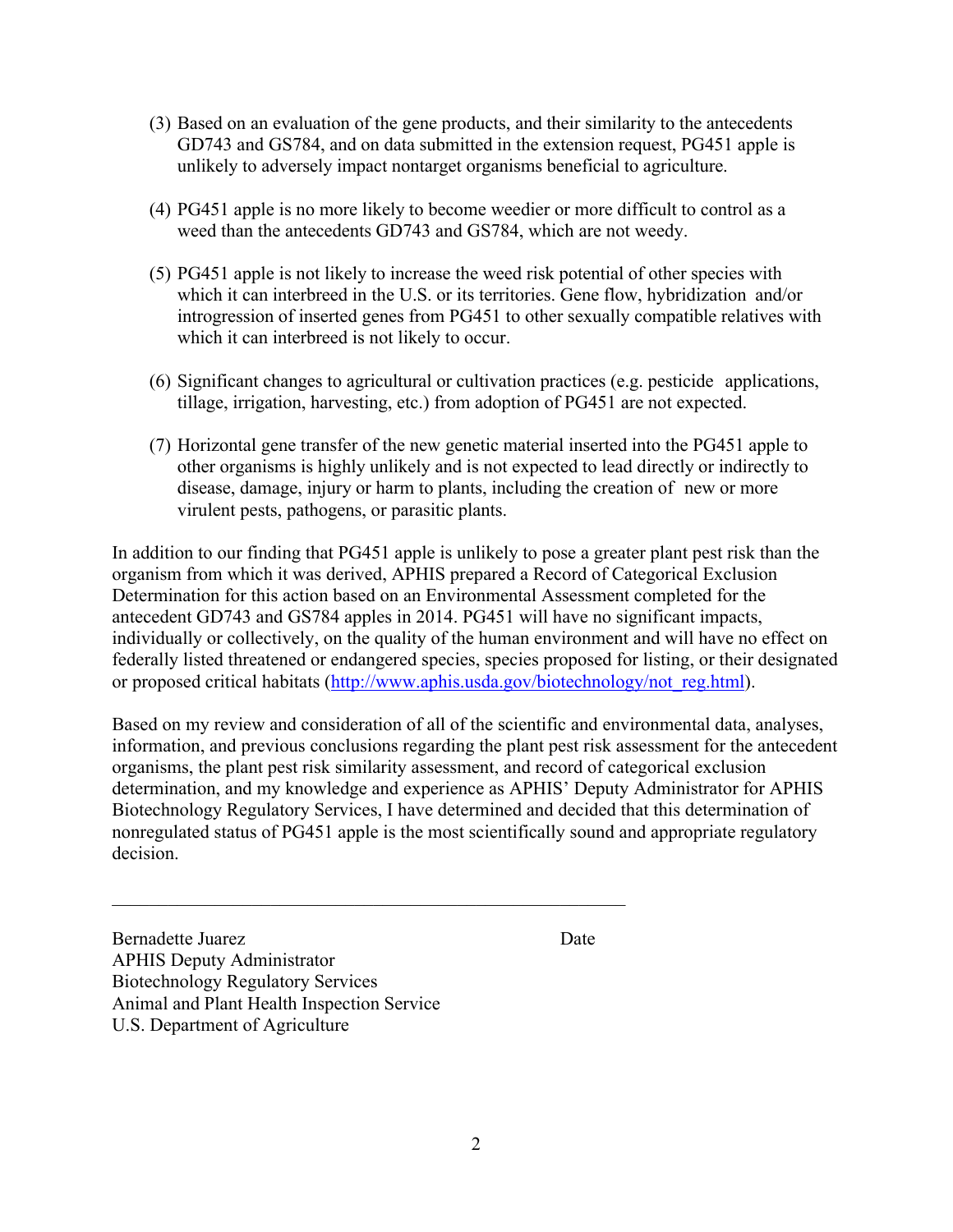# **Okanagan Specialty Fruit Inc. Request (20-213-01ext) for Extension of Determination of Nonregulated Status for Non-Browning Arctic® Apple Event PG451.**

**OECD Unique Identifier: OKA-NBØØ4-2**

## **Plant Pest Risk Similarity Assessment**

**November 2020**

**Agency Contact Cindy Eck Biotechnology Regulatory Services 4700 River Road USDA, APHIS Riverdale, MD 20737 Phone: (301) 851-3892**

The U.S. Department of Agriculture (USDA) prohibits discrimination in all its programs and activities on the basis of race, color, national origin, sex, religion, age, disability, political beliefs, sexual orientation, or marital or family status. (Not all prohibited bases apply to all programs.) Persons with disabilities who require alternative means for communication of program information (Braille, large print, audiotape, etc.) should contact USDA'S TARGET Center at (202) 720–2600 (voice and TDD).

To file a complaint of discrimination, write USDA, Director, Office of Civil Rights, Room 326–W, Whitten Building, 1400 Independence Avenue, SW, Washington, DC 20250–9410 or call (202) 720–5964 (voice and TDD). USDA is an equal opportunity provider and employer.

Mention of companies or commercial products in this report does not imply recommendation or endorsement by the U.S. Department of Agriculture over others not mentioned. USDA neither guarantees nor warrants the standard of any product mentioned. Product names are mentioned solely to report factually on available data and to provide specific information.

This publication reports research involving pesticides. All uses of pesticides must be registered by appropriate State and/or Federal agencies before they can be recommended.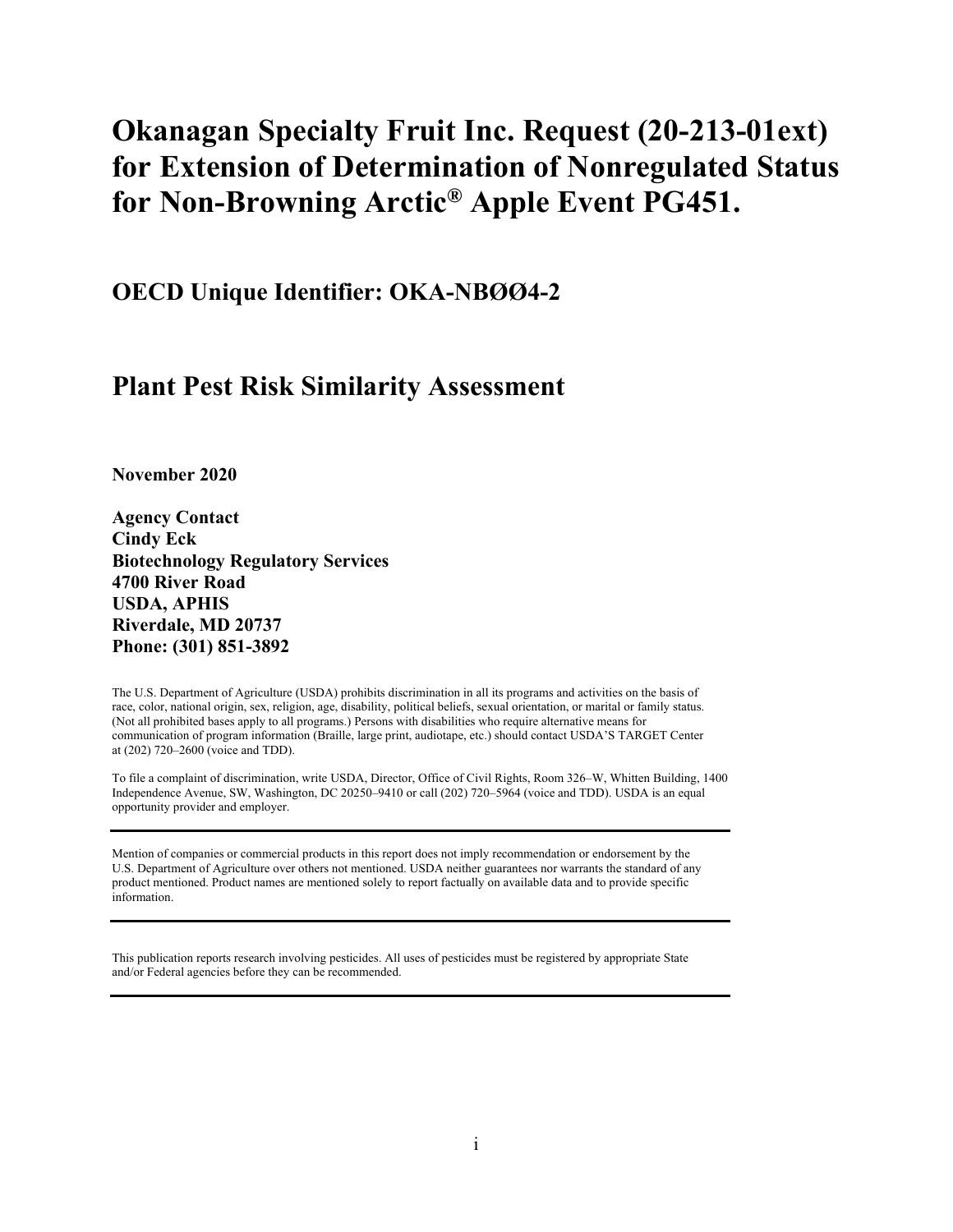## **TABLE OF CONTENTS**

| $A_{.}$     |                                                                                                                           |  |
|-------------|---------------------------------------------------------------------------------------------------------------------------|--|
| Β.          |                                                                                                                           |  |
| C.          | DESCRIPTION OF INSERTED GENETIC MATERIAL, ITS INHERITANCE<br>AND EXPRESSION, GENE PRODUCTS, AND CHANGES TO PLANT          |  |
| D.          |                                                                                                                           |  |
| E.          | POTENTIAL IMPACTS ON NON-TARGET ORGANISMS BENEFICIAL TO                                                                   |  |
| $F_{\cdot}$ |                                                                                                                           |  |
|             | G. POTENTIAL IMPACTS ON THE WEEDINESS OF ANY OTHER PLANTS WITH                                                            |  |
|             | H. POTENTIAL CHANGES TO AGRICULTURE OR CULTIVATION PRACTICES 11                                                           |  |
|             | I. POTENTIAL IMPACTS FROM TRANSFER OF GENETIC INFORMATION TO<br>ORGANISMS WITH WHICH THE PG451 APPLE CANNOT INTERBREED 12 |  |
|             |                                                                                                                           |  |
|             |                                                                                                                           |  |
|             |                                                                                                                           |  |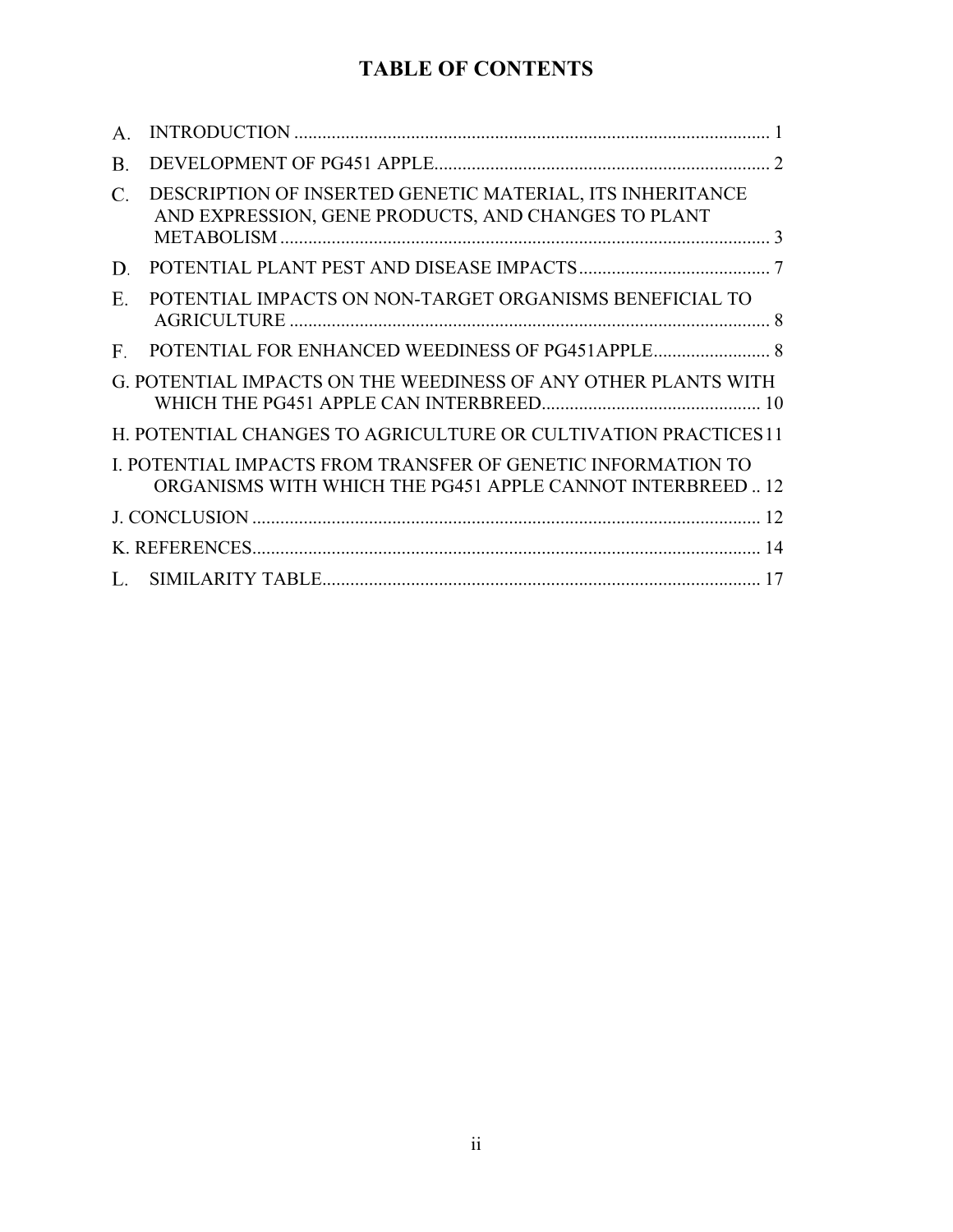#### <span id="page-4-0"></span>**Introduction**

Okanagan Specialty Fruits Inc. (OSF) has submitted a request that the Animal and Plant Health Inspection Service (APHIS) of the United States Department Agriculture (USDA) to extend a determination of nonregulated status to Non-Browning Arctic® Apple Event PG451 (OECD Unique Identifier: OKA-NBØØ4-2), which was developed using genetic engineering, based on its similarity to the antecedent organisms GD743 and GS784 apple lines in accordance with 7 CFR 340. This extension was assigned the number 20-213- 01.ext, hereafter referenced as OSF 2020. The antecedent GD743 and GS784 apple lines were developed using genetic engineering for non-browning phenotype. USDA announced its determination of nonregulated status for two non-browning apples: GD743, Golden Delicious variety marketed as Arctic® Golden, and GS784 variety Granny Smith marketed as Arctic® Granny (petition number 10-161-01p), on February 18, 2015.

Under the authority of the plant pest provisions of the Plant Protection Act (7 U.S.C. 7701 et seq.), the regulations in 7 CFR part 340, "Movement of Organisms Modified or Produced Through Genetic Engineering," regulate, among other things, the importation, interstate movement, or release into the environment of organisms modified or produced through genetic engineering that are plant pests or pose a plausible plant pest risk. This plant pest risk similarity assessment (PPRSA) was conducted to determine if PG451 apple is unlikely to pose a plant pest risk.

The extension for nonregulated status described in this PPRSA is being evaluated under the version of the regulations effective at the time that it was received. Animal and Plant Health Inspection Service (APHIS) issued a final rule, published in the Federal Register on May 18, 2020 (85 FR 29790-298[3](#page-4-1)8, Docket No. APHIS-2018-0034)<sup>3</sup>, revising 7 CFR part 340; however, the final rule is being implemented in phases. This extension of a determination of nonregulated status is being evaluated in accordance with the regulations at 7 CFR 340.6 (2020) as it was received by APHIS on September 30, 2020.

PG451 apple was produced by *Agrobacterium tumefaciens* mediated transformation of apple leaf tissue [\(OSF 2020\)](#page-18-0) and some of the introduced border and regulatory sequences come from plant pest organisms listed in 7 CFR 340.2 [\(OSF 2020\)](#page-18-0). Therefore, the PG451 apple is considered regulated under APHIS regulations at 7 CFR part 340.

Potential impacts analyzed in this Plant Pest Risk Similarity Assessment are those that pertain to plant pest risk associated with PG451 apple and its progeny and their use in the absence of confinement relative to the antecedents GD743 and GS784. APHIS utilizes data and information submitted by the applicant, in addition to current literature, to determine if PG451 apple is any more likely than the antecedents GD743 and GS784 to pose a plant pest risk. APHIS specifies in 7 CFR 340.6(e) that an extension request for nonregulated status shall include information to establish the similarity of the antecedent organism to the regulated organism in question.

<span id="page-4-1"></span><sup>&</sup>lt;sup>3</sup> To view the final rule, go to www.regulations.gov and enter APHIS-2018-0034 in the Search field.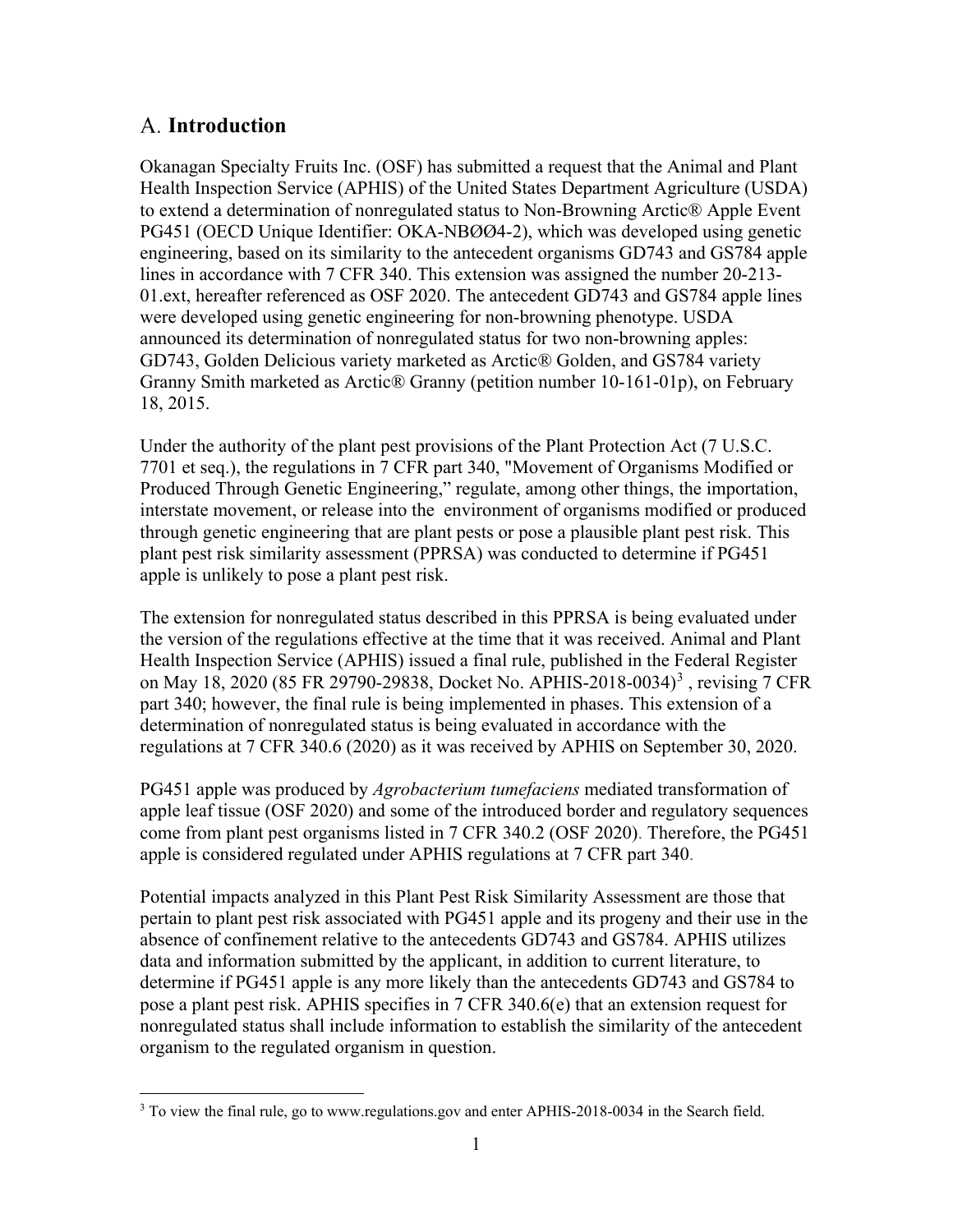APHIS may also consider information relevant to reviews conducted by other agencies that are part of the 'Coordinated Framework for the Regulation of Biotechnology' [\(51 FR](#page-17-1)  [23302 1982;](#page-17-1) [57 FR 22984 1992;](#page-17-2) [80 FR 60414 2015\)](#page-17-3). Under the Coordinated Framework, the oversight of biotechnology-derived plants rests with USDA APHIS, the Food and Drug Administration (FDA), and the Office of Pesticide Programs of the U.S. Environmental Protection Agency (EPA). Depending on its characteristics, certain biotechnology-derived products are subjected to review by one or more of these agencies.

### <span id="page-5-0"></span>**Development of PG451 Apple.**

The domesticated apple, is one of the most important fruit crops of temperate regions of the world and is cultivated widely in temperate latitudes or at high elevations in the tropics on all continents except Antarctica [\(Harris et al. 2002;](#page-17-4) [Lubby 2003;](#page-18-1) [Velasco et al.](#page-19-0)  [2010;](#page-19-0) [Cornille et al. 2012\)](#page-17-5). It is also one of top 20 most productive crops in the world in terms of tonnage [\(Gross et al. 2014\)](#page-17-6).

As described in the extension request [\(OSF 2020\)](#page-18-0) Okanagan Specialty Fruits developed PG451 apple (*Malus domestica*, *syn Malus pumila*), from the commercially grown apple cultivar Gala using genetic engineering, to exhibit a non-browning phenotype.

Browning of apple flesh due to damage, cutting or bruising, is caused by an enzymatic reaction catalyzed by polyphenol oxidases (PPO). The phenolic substrates for this reaction and the PPOs are separately compartmentalized in the cell, with PPO in plastids and phenolic substrates in the vacuole. Loss of compartmentalization occurs when cells are damaged; if little to no PPO is present in the cells, cell disruption does not lead to browning. These non-browning apples are intended to benefit the fresh cut and dehydrated apple markets by reducing browning associated with bruising and cutting, eliminating the need for chemical treatments to reduce browning of fresh cut apple slices [\(OSF 2020\)](#page-18-0). Browning also impacts the market for fresh fruit and juice. If the presence of PPO in cells is reduced or eliminated cell disruption does not lead to browning [\(OSF](#page-18-0)  [2020\)](#page-18-0).

PG451 apple was developed through *Agrobacterium*-mediated transformation of apple leaf tissue using the binary plasmid vector pGEN-03. The antecedents GD743 and GS784 were developed using the same plasmid vector and the same *Agrobacterium*-mediated transformation method. The T-DNA in pGEN-03 comprises a PPO suppression transgene (PGAS), the *nptII* gene for expression of a selection marker, and regulatory sequences flanked by *A*. *tumefaciens* T-DNA borders.

The PGAS gene is a chimeric polyphenol oxidase (PPO) suppression transgene consisting of partial coding sequences of four members of the apple PPO genes (PPO2, GPO3, APO5 and pSR7). It was designed to suppress the apple PPO gene family and to reduce expression of four PPO genes to induce the non-browning phenotype in apple fruit. The genes donor organism for the genes used to develop PGAS is the domestic apple, *M. domestica* [\(OSF 2020\)](#page-18-0).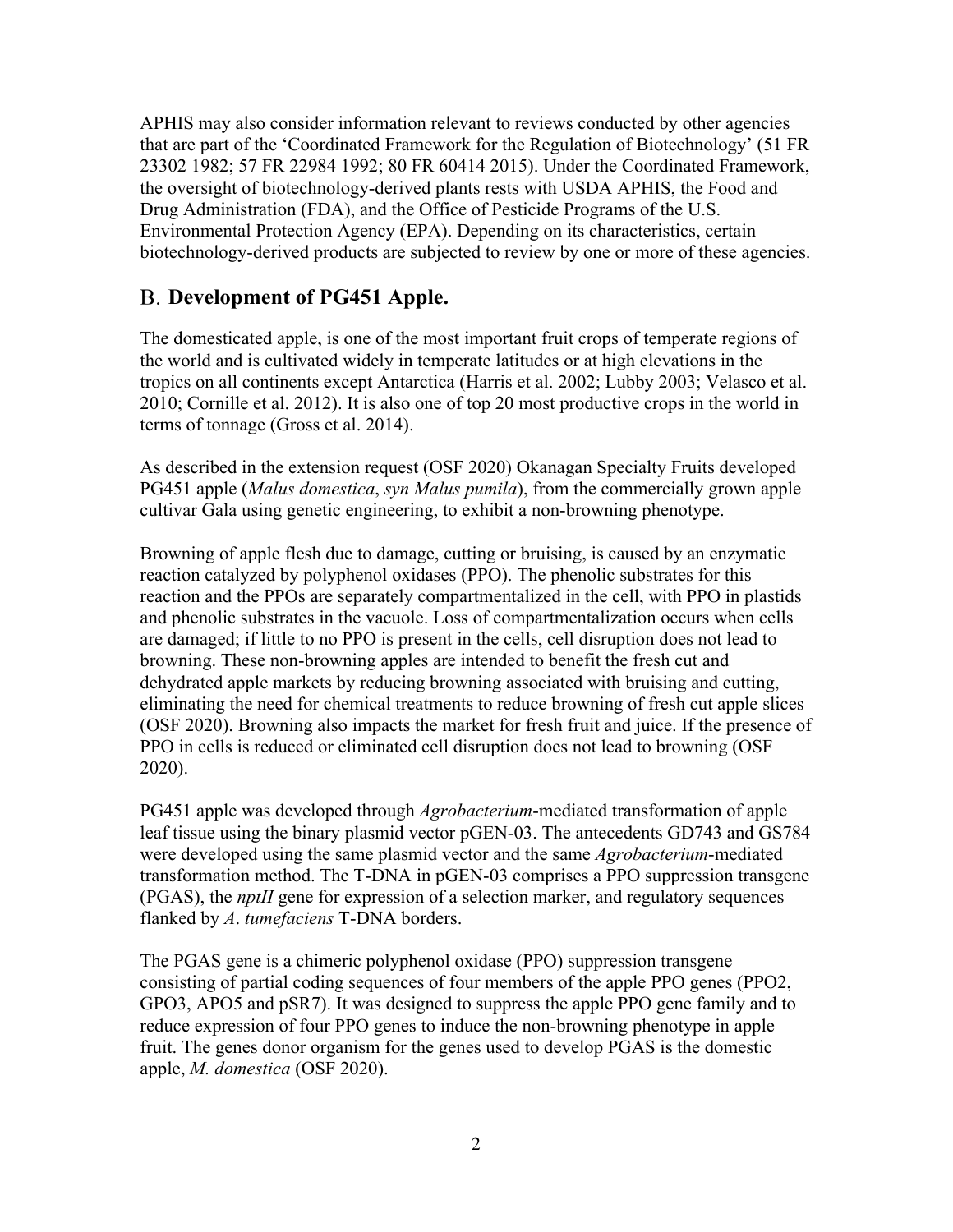PG451 apple meets the criteria for extension of determination of nonregulated status from GD743 and GS784 apples (Petition 10-161-01p). This is based on these antecedent products possessing a similar PPO suppression mechanism of action and a non-browning apple trait phenotype, respectively. The antecedents GD743 and GS784 are agronomically and phenotypically comparable to the non-transformed controls.

APHIS completed a plant pest risk assessment (PPRA) and an environmental assessment (EA) for the antecedent GD743 and GS784 apples [\(USDA-APHIS 2014b,](#page-18-2) [a\)](#page-18-3) [\(https://www.aphis.usda.gov/aphis/ourfocus/biotechnology/permits-notifications](https://www.aphis.usda.gov/aphis/ourfocus/biotechnology/permits-notifications-petitions/petitions/petition-status)[petitions/petitions/petition-status\)](https://www.aphis.usda.gov/aphis/ourfocus/biotechnology/permits-notifications-petitions/petitions/petition-status)

The EA fully addressed all resource areas of potential concern. For the antecedent petition, 10-161-01p, APHIS concluded on the basis of the EA that the impacts would not be significant. The agency issued a Finding of No Significant Impacts (FONSI) and made determinations of nonregulated status for each of the antecedent events GD743 and GS784 [\(USDA-APHIS 2014b\)](#page-18-2).

### <span id="page-6-0"></span>**Description of Inserted Genetic Material, Its Inheritance and Expression, Gene Products, and Changes to Plant Metabolism**

To inform the potential hazards resulting from the genetic modification and potential routes of exposure related to the inserted DNA and its expression products, APHIS assessed data and information presented in the extension request related to the similarity of the PG451 to the antecedent GD743 and GS784 apple events, including the transformation process; the source of the inserted genetic material and its function in both the donor organism and the PG451; and the integrity and number of loci inserted. The stability and mode of inheritance of the inserted genetic material through sexual or asexual reproduction have been determined for the GD743 and GS784.

APHIS also assessed data presented in the extension request on whether the genetic modification results in the expression of new genes, proteins, or enzymes, or is likely to result in changes in plant metabolism or composition in PG451, comparatively to the antecedents GD743 and GS784.

The similarity assessment encompassed a consideration of the expression of the PPO suppression transgene and any observed or anticipated effects on plant metabolism including any potential relevant changes in levels of metabolites, anti-nutrients, or nutrients in apples derived from PG451, based on comparisons with the antecedents GD743 and GS784, for which comparisons were made to published nutritional data for apple (NDB09003) provided by the USDA National Nutrient Database for Standard Reference – Release 22 (2009) as referenced in the petition submitted by OSF [\(OSF](#page-18-4)  [2012\)](#page-18-4).

#### *Description of the genetic modification and inheritance of inserted DNA*

According to the request for extension of nonregulated status, PG451 apple was generated through *Agrobacterium*-mediated transformation of leaf explants from apple cultivar Gala with the binary vector GEN-03. The genetic elements contained in the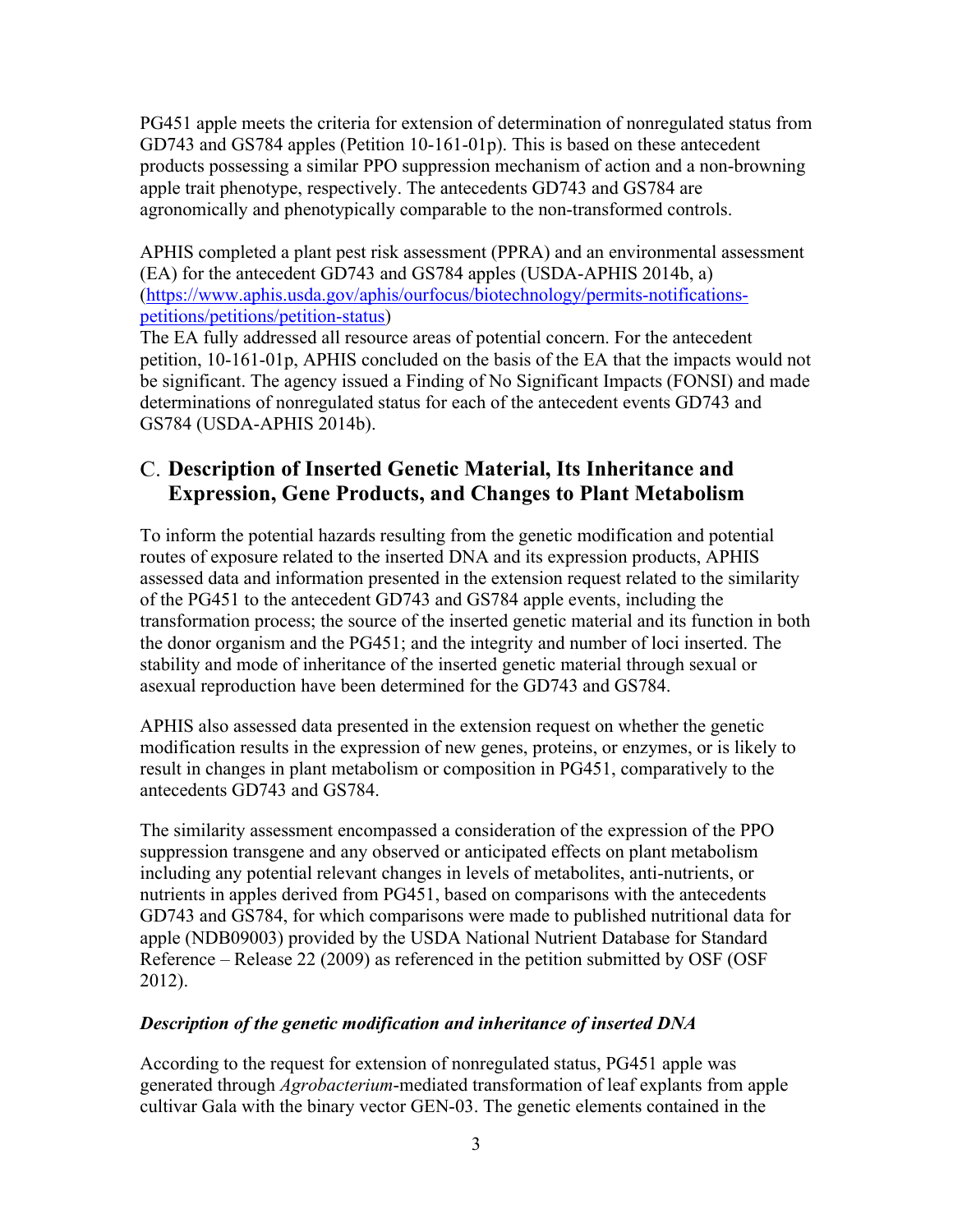vector T-DNA are the RB and LB sequences derived from *Agrobacterium tumefaciens* pTIT37 [\(Depicker et al. 1982\)](#page-17-7), sequences for the transgene PGAS and the coding sequence for *nptII*, as well as regulatory sequences. PGAS is a chimeric PPO suppression sequence comprised of fragments of four apple PPO genes (PPO2, GPO3, APO5 and pSR7), designed to suppress the entire apple PPO gene family via RNA silencing [\(OSF](#page-18-0)  [2020\)](#page-18-0). Transcription of PGAS is directed by the duplicated-enhancer CaMV 35S promoter from *Cauliflower Mosaic Virus* with the untranslated leader sequence from *Alfalfa mosaic virus* RNA4 (P70) [\(Datla et al. 1992\)](#page-17-8). A 3'untranslated region (UTR) from the *A. tumefaciens* nopaline synthase gene (T*NOS*) involved in transcription termination and polyadenylation, is used to terminate transcription of the transgene [\(Depicker et al. 1982;](#page-17-7) [Bevan et al. 1983a\)](#page-17-9). The neomycin phosphotransferase type II gene (*nptII*) from *Escherichia coli* transposon Tn5 was used for expression of a selectable marker for resistance to kanamycin [\(Rothstein et al. 1981\)](#page-18-5). The *nptII* gene is under the control of the nopaline synthase promoter (P*NOS*) [\(Bevan et al. 1983b\)](#page-17-10), and the terminator (T*NOS*), [\(Depicker et al. 1982\)](#page-17-7) both are derived from *A. tumefaciens* [\(OSF 2020, p. 14](#page-18-0)  [Table 2: Components of the GEN-03 Vector DNA Used to Develop PG451\)](#page-18-0).

This same vector pGEN-03 was used in the transformation of the parental varieties Golden Delicious and Granny Smith to develop the antecedent apple events GD743 and GS784. The same pGEN-03 was also used to develop NF872, a non-browning Fuji variety described in a previous request for extension (16-004-01p) of non-regulated status from GD743 and GS784 [\(OSF 2016\)](#page-18-6). A Plant Pest Risk Similarity Assessment (PPRSA) and a Finding Of No Significant Impact (FONSI) were prepared for the non-browning NF872, and it was granted non-regulated status in 2016 [\(USDA-APHIS 2016b,](#page-19-1) [a\)](#page-18-7).

Molecular characterization of PG451 was performed using low coverage (25X) short read Illumina HiSeq2500 whole genome sequencing of genomic DNA from PG451, and a mapping strategy based on the whole genome sequencing data. Reads were sorted into three read pools that matched one of the following:

- 1. The GEN-03 vector;
- 2. Apple reference genomes HFTH1, GDDH13, v3.0.a1 and v1.0 combined haplotypes available at the Genome Database for Rosaceae;
- 3. Junction sites, either vector to genome insertion site or vector to vector junctions associated with structural rearrangements.

The reads mapping to junction sites were used to develop insertion maps and identify insertion sites in PG451 [\(OSF 2020, p 16, 18, 19 Figure 3: Workflow for Detection of T-](#page-18-0)[DNA Insertions, and pp 20-21\)](#page-18-0).

Whole genome sequencing data shows evidence of two complex GEN-03 insertion sites within the PG450 genome, one in chromosome10 and one in chromosome 17. There are five full-length copies of the T-DNA and a structural rearrangement which results in two copies of the PGAS suppression gene forming an inverted repeat, necessary to induce RNA interference. There is also readthrough at the LB of the insertion assigned to chromosome 10 resulting in one full length and one partial length copy of the vector backbone [\(OSF 2020, pp 13-15, p 27 Figure 14: Chromosome 10 Insertion\)](#page-18-0).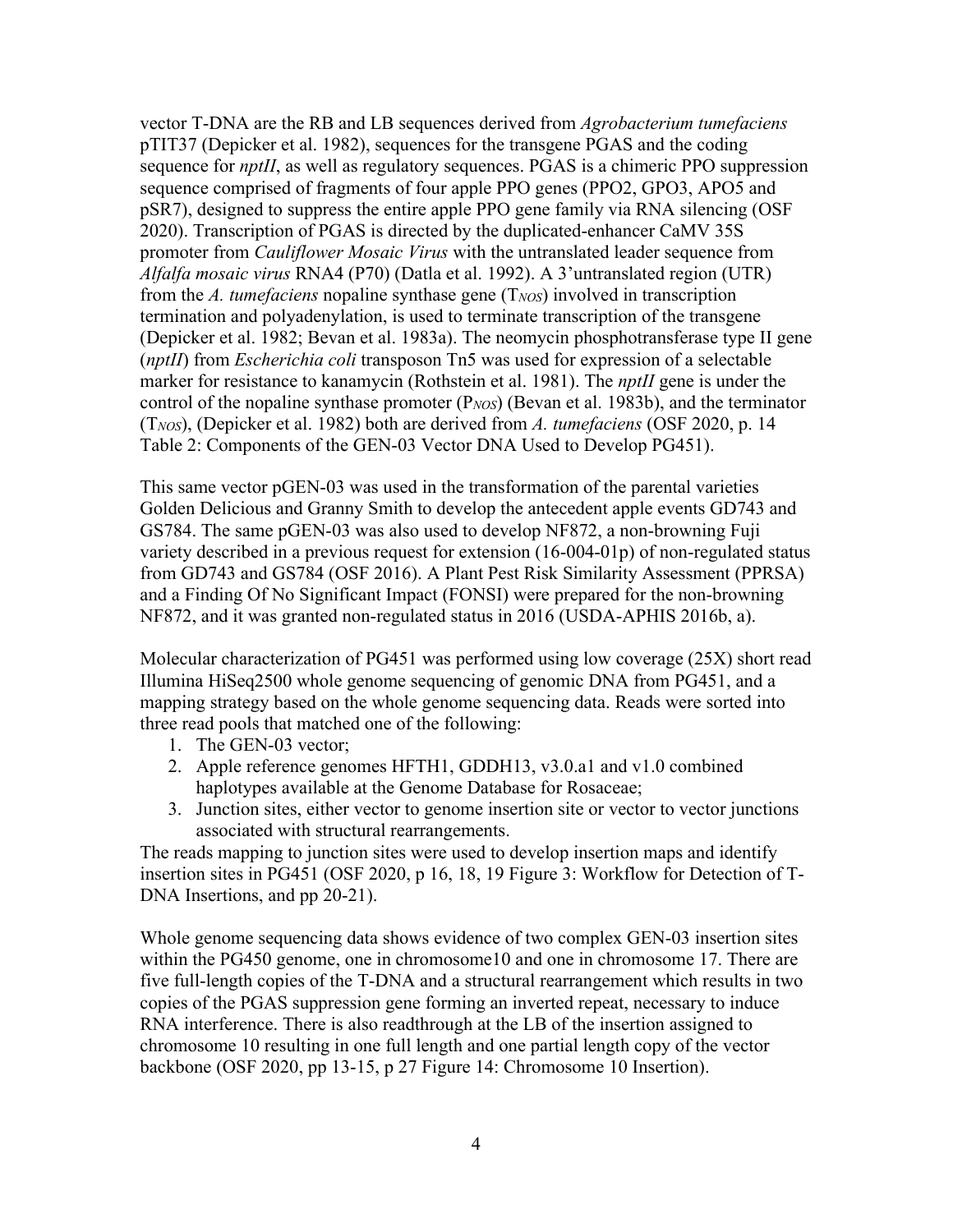Consequently, in addition to the sequences of interest for expression of the non-browning phenotype and for kanamycin resistance a full copy of the vector backbone is present in the genome of PG451.

The vector backbone sequence in PG451 comprises sequences of prokaryotic elements:

- *trfA*, gene with two protein products that bind *oriV* to promote replication from pRK2 [\(Frisch et al. 1995\)](#page-17-11).
- *nptIII*, neomycin phosphotransferase type III from *Streptococcus faecalis* R plasmid providing resistance to kanamycin [\(Scutt et al. 2002\)](#page-18-8).
- ColE1, RNA origin of replication used to increase the plasmid copy number, obtained from pBR322 [\(van Engelen et al. 1995\)](#page-19-2).
- *nptIII* 5', upstream elements [\(Frisch et al. 1995\)](#page-17-11).
- oriV, origin of replication that functions in *A. tumefaciens* and *Escherichia coli* from pRK2 [\(Frisch et al. 1995\)](#page-17-11).

The remaining vector backbone sequences incorporated in PG451 genome were derived from vectors used in the development of the binary transformation vector GEN-03. These were fragmented in the cloning process for development of GEN-03 and are considered to be non-functional. The binary vector GEN-03 does not contain a functional tetracycline resistance determinant, and therefore a functional gene for resistance to tetracycline was not transferred into the parental variety Pacific Gala during the development of PG451 [\(OSF 2020\)](#page-18-0).

The presence of the entire vector backbone sequence in PG451 is a relevant difference between PG451 and the antecedents GD743 and GS784 described in the petition 10-161- 01p. No backbone sequences were identified in the genomes of either GD743 or GS784 using the Southern blot method [\(OSF 2020\)](#page-18-0).

NF872 non-browning apple, subject of the previous extension request (16-004-01p) included an insertion of approximately 1,400 bp of vector backbone sequence with no functional sequences in chromosome 3 [\(OSF 2016\)](#page-18-6).

#### *Expression of inserted DNA and changes in gene expression, new proteins or metabolism*

PG451 has been developed using genetic engineering with a PPO suppression construct designed to reduce the expression of four apple genes coding for PPO proteins: PPO2, GPO3, APO5, and pSR7 [\(OSF 2020\)](#page-18-0). The product of this construct is a chimeric, sensesilencing RNA rather than a functional protein or new enzyme. This is the same construct used in the antecedents GD743 AND GS784 [\(OSF 2012\)](#page-18-4).

Based on whole genome sequence analysis, the insertions identified in PG451 are not located within any predicted endogenous coding or regulatory regions of the PG451 genome [\(OSF 2020, p 22 Figure 8: PG451 -](#page-18-0) Chromosome 10 - Genomic Location, p 23 Figure 9: PG451 - Chromosome 17 - [Genomic Location\)](#page-18-0). No additional open reading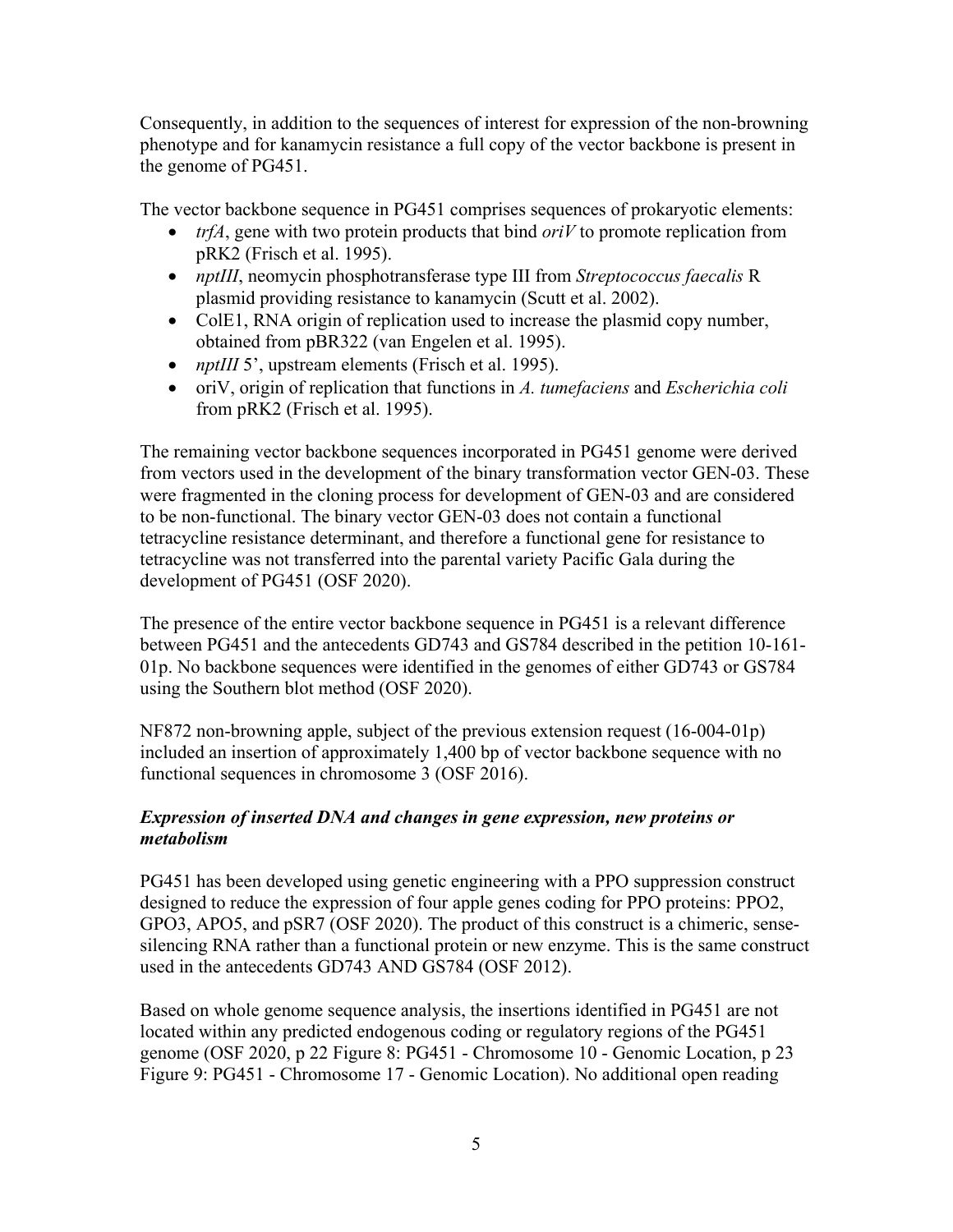frames were identified as having been introduced in the inserted sequences or generated as a consequence of structural rearrangements that align with known allergens. Assessments of the potential toxicity of inserted sequences were performed by sequence analysis using blastp searches and alignments of open reading frames against the National Center for Biotechnology Information (NCBI) non-redundant protein databases. Manual searches of alignments did not indicate the presence of proteins described as toxic or as toxins. The entire backbone sequence was included in the ORF analysis.

The *nptII* gene was used for expression of nopaline synthase as a selectable marker for selection of apple transformants. The FDA has previously identified the safe use of the *nptII* gene for the development of genetically modified cotton, oilseed rape and tomatoes for food and feed purposes [\(21 CFR 173.170 1994;](#page-17-12) [21 CFR 573.130 1994;](#page-17-13) [OSF 2020\)](#page-18-0).

The polyphenol oxidase suppression gene is under the control of a constitutive promoter designed to suppress PPO activity in all parts of the plant. PG451 was identified as PPO suppressed through a repeated screening process at various developmental stages by OSF. Polyphenol oxidase (PPO) enzyme activity studies were conducted to determine the level of enzymatic activity in PG451 relative to the Pacific Gala untransformed control. Samples of tissue culture leaves and leaves from greenhouse plants were used for these studies (OSF, 2020). For all tissues tested there was reduced PPO activity in PG451 compared to the untransformed control. In tissue culture leaves, the PPO activity was reduced by 90% [\(OSF 2020, p 32 Table 5: PPO Activity in PG451 -](#page-18-0) Tissue Culture [Leaves\)](#page-18-0). However, in tests of PPO activity in leaves collected from grafted PG451grown in greenhouse facilities, PPO activity was observed to be 74% in PG451 relative to its control when grafted apple trees were grown in the greenhouse. [\(OSF 2020, p 32, Table](#page-18-0)  [6: PPO Activity in PG451 -](#page-18-0) Greenhouse Leaves).

Controlled experiments using an impact device were used to further verify reduction of PPO activity and enzymatic browning in response to mechanical bruising of mature fruit of PG451 relative to the untransformed control. The level of bruising response is reported as "Total Change in Color" between bruised and non-bruised tissue as measured using a Minolta Chroma Meter CR-400, following bruising of mature fruit using an impact device. A reduced bruising response was observed on PG451 apples relative to apples from the untransformed parent cultivar PG, further demonstrating success of the genetic transformation resulting non browning phenotype [\(OSF 2020, p 33 Table 7: Controlled](#page-18-0)  [Bruising of PG451 -](#page-18-0) Mature Fruit).

No compositional and nutritional evaluations were performed to determine whether PG451 apples are equivalent to apples of the untransformed control and to the published nutritional data for raw apple with skin (NDB09003 reference standard) provided by the USDA (2009). However, the data resulting from compositional and nutritional evaluations have been previously provided for the antecedents GD743 and GS784 [\(OSF](#page-18-4)  [2012\)](#page-18-4). The results of compositional and nutritional studies in the petition 10-161-01p indicated that apple cultivars GD743 and GS784 are in all aspects (proximates, phenolics antioxidants and vitamin C) compositionally and nutritionally equivalent to the published norms for apple [\(OSF 2012\)](#page-18-4).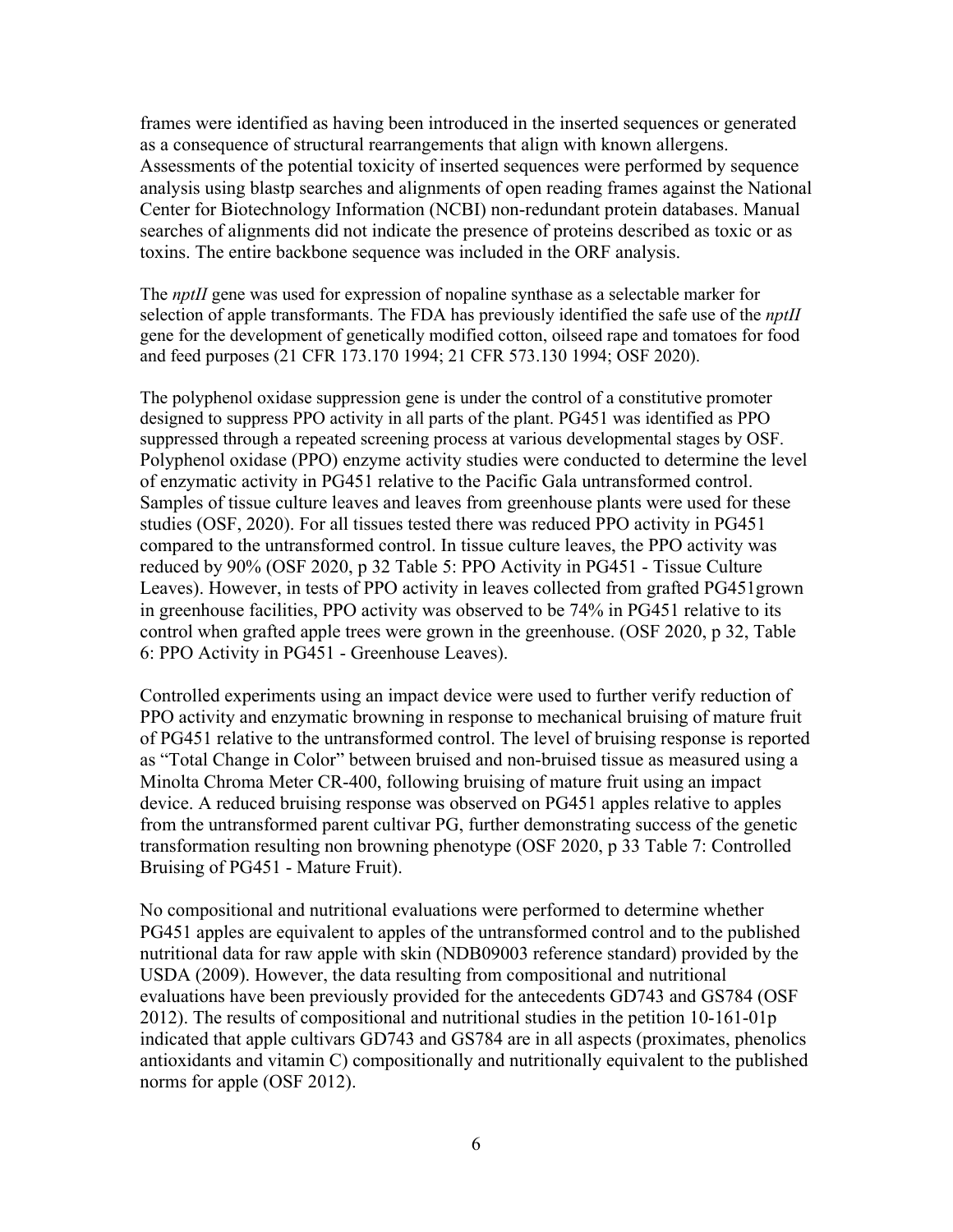Additionally, apples from event NF872 (subject of a previous extension request) and the control NF were subjected to nutritional and proximate analysis and measured for total phenolic content. The composition of NF872 and of the NF control fall within the range of published data [\(OSF 2016\)](#page-18-6).

Based on data provided for three Arctic<sup>®</sup> apple cultivars that previously received the determination of nonregulated status by APHIS, and the molecular data provided in the extension request, the cultivar PG451 is likely to be nutritionally equivalent to the untransformed parental cultivar.

APHIS reviewed the information provided by OSF in the extension request and determined the following:

- There are two complex T-DNA insertions with multiple GEN-03 fragments in two chromosomes, chromosomes 10 and 17 in PG451 (OSF, 2020).
- The insertion assigned to chromosome 10 includes the entire vector backbone sequence, with multiple elements that are expressed in bacteria and are unlikely to be expressed in plants. No backbone sequences were reported in the antecedent events GD743 and GS784.
- A significant reduction in PPO activity was observed in PG451 over the control Pacific Gala, in leaves from tissue culture and in leaves collected from plants growing in the greenhouse. PPO suppression was demonstrated in controlled bruising experiments using mature apple fruit of PG451 and the Pacific Gala control. These observations were similar to those of the antecedent events.

## <span id="page-10-0"></span>**Potential Plant Pest and Disease Impacts**

APHIS assessed data and information presented in the extension request related to the similarity of PG451 to the antecedents GD743 and GS784 to determine whether potential plant pest or disease impacts are likely to result from the transformation process, from DNA sequences from plant pests, or from any other expression products, new enzymes, proteins or changes in plant metabolism or composition in PG451 that are known or anticipated to cause disease symptoms, or to affect plant pests or diseases or plant defense responses. APHIS also assessed whether PG451 is more likely to have significantly increased disease and pest susceptibility as compared to the antecedents GD743 and GS784. Impacts or changes in similarity to GD743 and GS784 were assessed to determine if they would (1) affect and/or result in significant introduction or spread of a damaging pest or disease to other plants; (2) result in the introduction, spread, and/or creation of a new disease; and/or (3) result in a significant exacerbation of a pest or disease for which APHIS has a control program.

Plant Protection and Quarantine (PPQ) is an APHIS program that safeguards agriculture and natural resources from the entry, establishment, and spread of animal and plant pests and noxious weeds into the United States; and supports trade and exports of U.S. agricultural products. PPQ responds to new introductions of plant pests to eradicate, suppress, or contain them through various programs in cooperation with state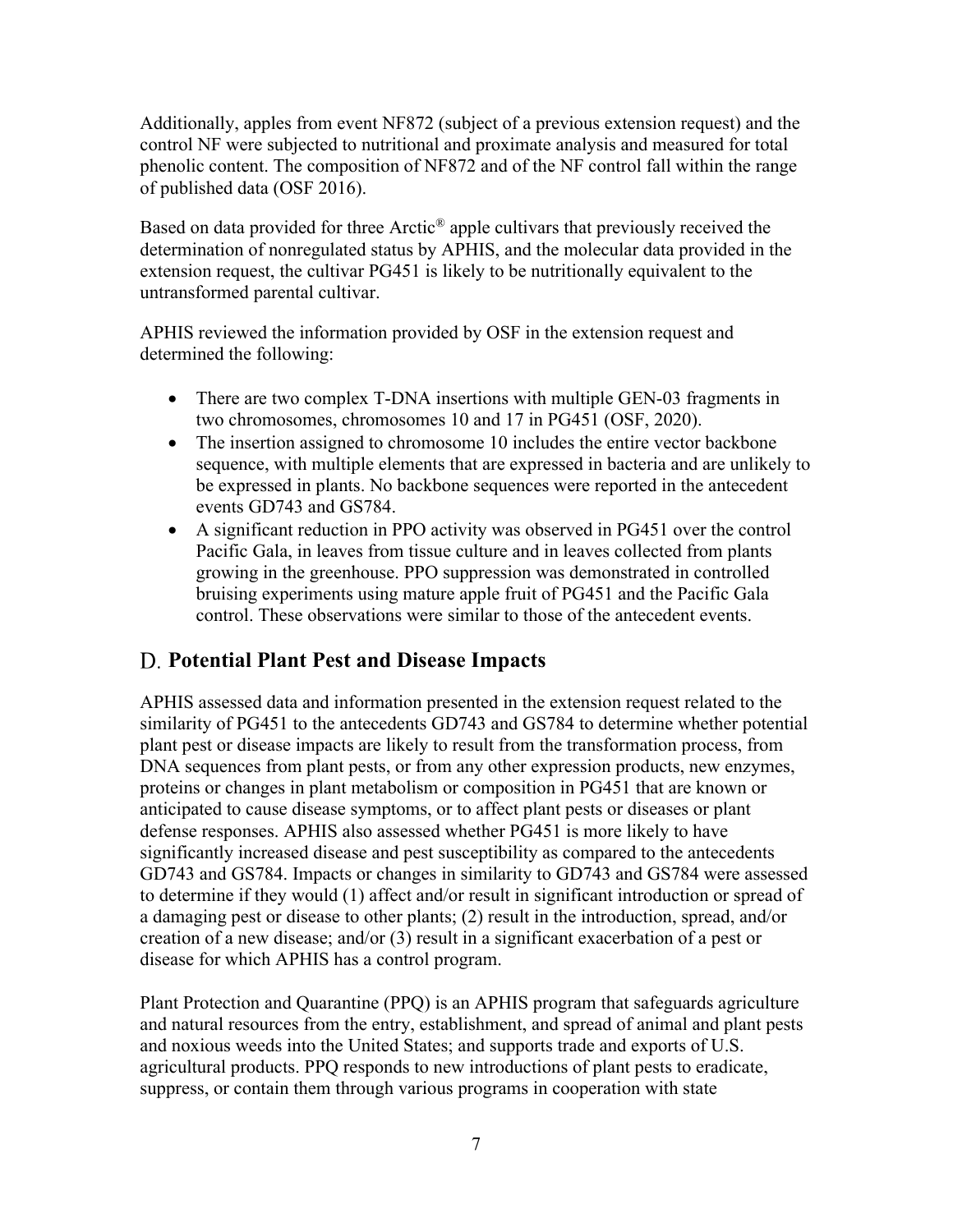departments of agriculture and other government agencies. These may be emergency or longer term domestic programs that target a specific pest, and there are a variety of insect, plant disease, mollusk, nematode and weed programs in PPQ [\(USDA-APHIS](#page-19-3)  [2020\)](#page-19-3). However, none specifically target pests of PG451 apple.

Because PG451 was obtained using the same transformation vector pGEN-03 carrying the PPO suppression transgene that was used for transformation of the antecedent events GD743 and GS784, and also because no significant changes in composition were detected from the expression of the PPO suppression transgene in GD743 and GS784, no significant changes in composition are expected from the expression of pGEN-03 in the PG451.

The petition 10-161-01p describing the antecedent events, provided plant pest and disease data for them. Based on extensive monitoring and pest and disease incidents, the petition concluded that in a commercial orchard setting GD743 and GS784 events were not systematically more susceptible to plant pests and diseases [\(OSF 2020\)](#page-18-0). The PPRA prepared by APHIS on the same antecedent events GD743 and GS784 Arctic® apples concluded that they are unlikely to pose a plant pest risk [\(USDA-APHIS 2014b\)](#page-18-2). PG451 is not expected to differ from the antecedents or the untransformed Pacific Gala in its ability to harbor or transmit plant pathogens or pests and cause indirect plant pest effects on other agricultural products. Particularly when cultivated in highly managed orchards with the standard stewardship conditions under which it is intended to be cultivated.

### <span id="page-11-0"></span>**Potential Impacts on Non-Target Organisms Beneficial to Agriculture**

APHIS has previously evaluated the potential impacts on non-target organisms beneficial to agriculture that could result from the deregulation of the OSF antecedents GD743 and GS784. The OSF antecedents GD743 and GS784 were determined by APHIS to be unlikely to have an adverse effect on non-target organisms in the environment [\(USDA-](#page-18-2)[APHIS 2014b\)](#page-18-2). The genetic construct pGEN-03 used to transform the deregulated varieties contains the transgene (PGAS) designed to simultaneously reduce expression of four polyphenol oxidase genes for PPO2, GPO3, APO5 and pSR7 to induce a nonbrowning phenotype in apple fruit.

Therefore, based on the high similarity of the PG451 event to the OSF antecedents GD743 and GS784, the unlikely impacts of non-target effects due to RNAi, and on the finding that the GD743 and GS784 were unlikely to harm non-target organisms. APHIS concludes that it is unlikely that PG451 event will have an adverse effect on non-target organisms, including those beneficial to agriculture.

## <span id="page-11-1"></span>**Potential for Enhanced Weediness of PG451Apple**

As documented in the PPRA prepared for the OSF antecedents GD743 and GS784, they are no more likely to be a weed when compared to the conventional apple. Cultivated apple is not regarded as a weedy species although seedlings can be persistent and the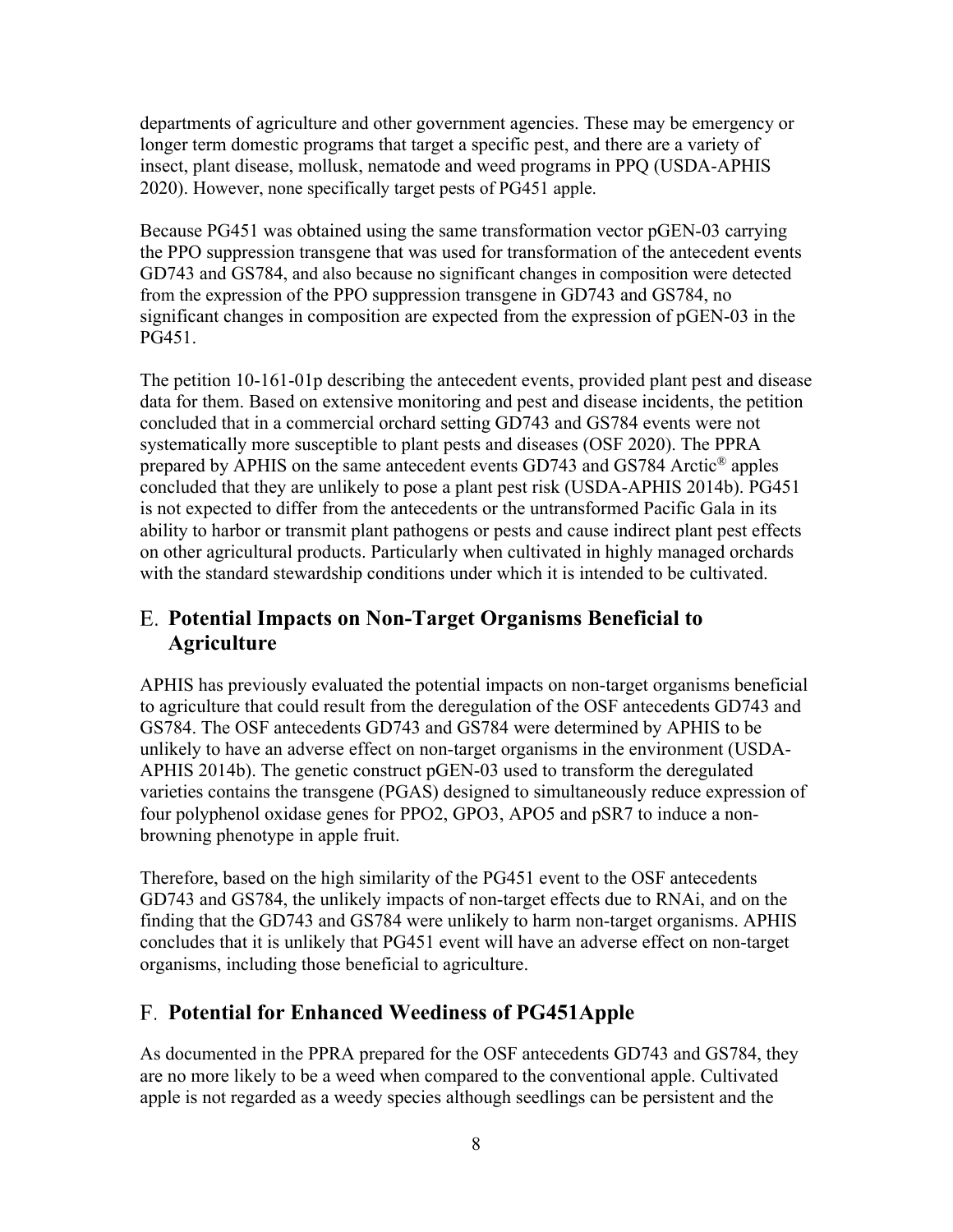species has escaped cultivation and naturalized in the U.S. [\(CFIA 2014\)](#page-17-14). Apple is a highly domesticated fruit tree species and cultivated varieties in the U.S are not listed as weeds or as Federal Noxious Weeds [\(7 CFR 360 2010;](#page-17-15) [USDA-NRCS 2020\)](#page-19-4).

Although *M. domestica* trees are occasionally found growing outside of cultivation, and naturalized growing in abandoned pastures, clearings, roadsides and borders of woods, the domestic apple possesses few of the characteristics of plants that are notably successful as weeds [\(Baker 1974\)](#page-17-16). Apple seeds have persistent dormancy and require specific environmental conditions for germination, chilling and humidity, which are expected to happen in Spring. Apple seed dormancy results from embryonic dormancy that is only completely removed by chilling (cryogenic dormancy), and coat imposed inhibition (testa paradormancy) which limits the availability of water for germination [\(Lewak 2010\)](#page-18-9). Symptoms of embryonic dormancy are eliminated by several weeks of stratification, treatment with moisture and cold [\(Maciejewska and Lewak 2006\)](#page-18-10). Seeds from discarded fruit, or from fruit moved by animals produce seedling trees that have a long juvenile growth phase before producing flowers that can be pollinated and produce fruit and seeds. Apple trees have long generation time, from three to eight years and sometimes longer [\(Ignatov and Bodishevskaya 2011\)](#page-17-17). Environmental conditions outside of highly managed orchards are not the ideal conditions for establishment of apple trees. In commercial cultivation *M. domestica* is propagated by grafting a scion with desirable fruit characteristics onto a rootstock that is selected for specific properties such as dwarfing and disease resistance. It is a labor intensive, highly managed crop, and volunteer plants are rare due to the perennial nature of the crop and orchard management practices that include treatment with herbicide and mowing of the alley between rows. [\(CFIA 2014\)](#page-17-14).

In addition to considerations of the known biology of apple, APHIS analyzed information submitted in the petition for the antecedent organisms on a suite of agronomic characteristics and plant-disease and plant-insect interactions. This agronomic data from the field showed that the antecedents were not different from their non-transgenic comparators. The assessments concluded that the antecedents GD743 and GS784 were unlikely to become weeds. Based on the biology of the plant and the high similarity of the PG451 event to the GD743 and GS784 modified with the same construct and expressing similar proteins, and on the finding that GD743 and GS784 were unlikely to become weeds, APHIS concludes that it is unlikely that PG451will become a weed.

In addition to the above, the OSF petition 10-161-01p for the deregulation of GD743 and GS784 mentions that Arctic® Apple cultivars will be royalty bearing and the propagation, planting area, cultivation, packing and selling of these cultivars and their trees will be carefully monitored and tracked. OSF intends to license these cultivars to a very limited number of integrated producer/packer/sellers, to create a managed marketing environment, and that the trees will not be available for widespread commercial distribution, nor for backyard and small-scale plantings [\(OSF 2012\)](#page-18-4). As PG451 is another variety of Arctic<sup>®</sup> Apple, the same management practices intended for GD743 and GS784 will be applicable to PG451.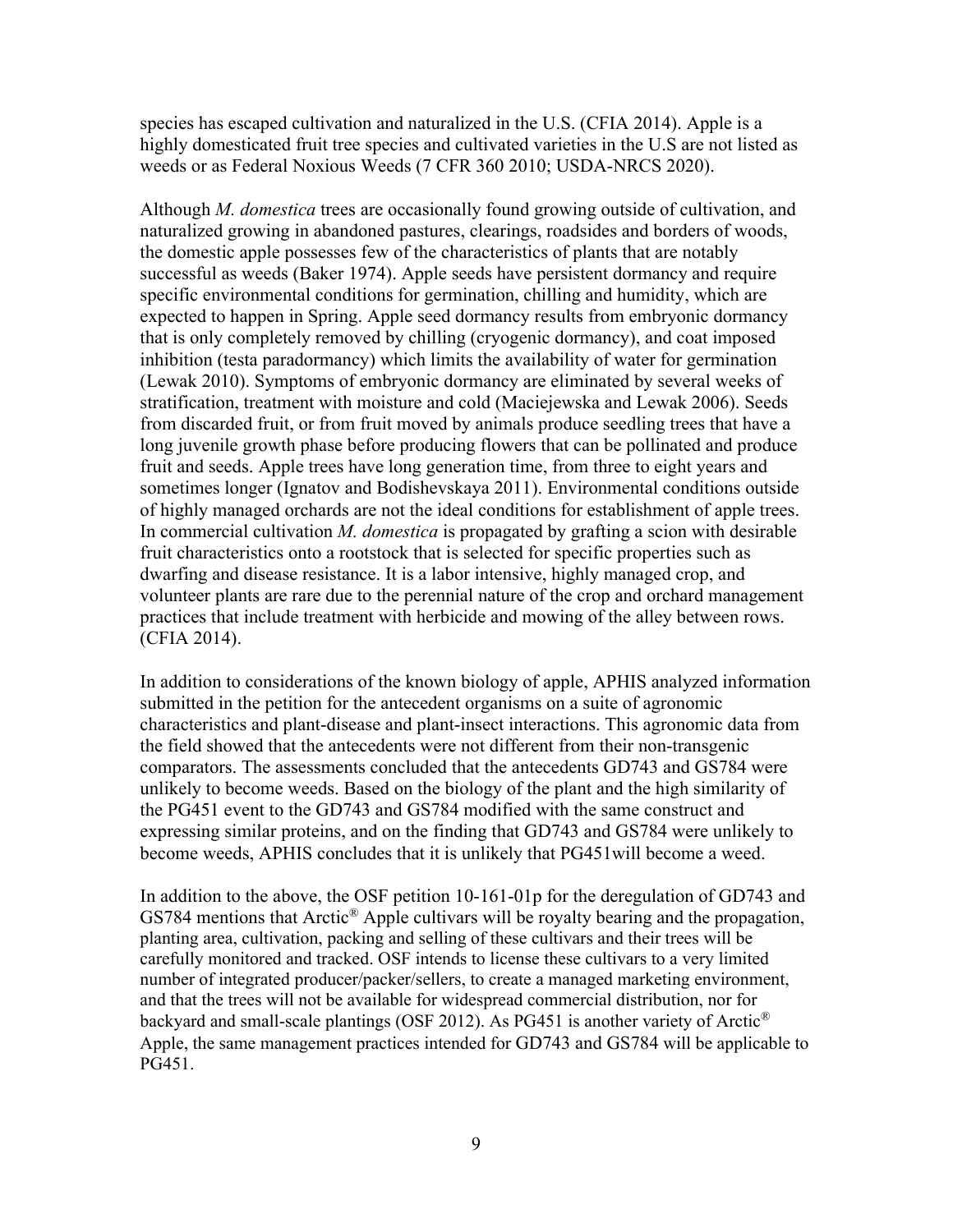#### <span id="page-13-0"></span>**G. Potential Impacts on the Weediness of Any Other Plants with which the PG451 Apple Can Interbreed**

APHIS evaluated the potential for gene introgression to occur from the antecedents GD743 and GS784 to sexually compatible wild relatives and considered whether such introgression would result in increased weediness.

The domestic apple, *Malus domestica*, is considered an interspecific hybrid complex [\(Lubby 2003\)](#page-18-1), with well-known capacity to hybridize and many named hybrids [\(Kron](#page-18-11)  [and Husband 2009\)](#page-18-11). Apple cultivars are highly heterozygous hybrids from intra or interspecific hybridizations and are propagated vegetatively. Most apple cultivars are diploid, 2n=34 such as Gala, Golden Delicious, Granny Smith and Fuji. Some cultivars are triploid  $(2n=51)$  and a few are tetraploids [\(Janick et al. 1996\)](#page-18-12). Severe inbreeding depression in self-pollinated progenies is attributed to the hybrid nature of the plants. Fertile hybrids are obtained from most pollination combinations between different *Malus*  species [\(Korban 1986\)](#page-18-13) and interspecific hybrids were widely used for the improvement of commercial apple cultivars. Some wild apples are suggested to be natural hybrids and can be successfully propagated by seeds [\(Ignatov and Bodishevskaya 2011\)](#page-17-17).

The Plants Database included 36 species in the genus *Malus* [\(USDA-NRCS 2020\)](#page-19-4), including the cultivated and crab apples. Many species and hybrids have been introduced and are used as ornamentals, and some have escaped and become naturalized. The following are present in the United States: *Malus angustifolia*, *Malus* x *arnoldiana* (*baccata* x *floribunda*), *M. baccata*, *M. coronaria, Malus* x *dawsoniana* (*fusca* x *pumila*), *M. floribunda*, *M. fusca*, *M. halliana*, *M. hupehensis*, *M. ioensis, Malus* x *magdeburgensis* (*pumila x spectrabilis*), *Malus* x *platycarpa* (*coronaria* x *pumila*), *Malus x purpurea* (*atrosanguinea* x *niedzwetzkyana*), *M. prunifolia*, *M. pumila* (*syn M. domestica*), *Malus* x *robusta*, *M. sargentii*, M. *spectabilis*, *Malus* x *soulardii* (*ioensis* x *pumila*)*, M. sylvestris*, *M. toringo*, *M. zumi*. The *Malus* species native to the Unites States are: *M. angustifolia* (southern crab apple), *M. coronaria* (sweet crab apple), *M. diversifolia* (*syn M. fusca*) (Oregon crab apple), *M. ioensis* (prairie crab apple) and *M. glabrata* (Biltmore crab apple). Although *Malus* x *zumi* and *M. floribunda* have been described to be weedy under trees where starlings are known to roost in Ohio [\(Vincent and Cusick 1989\)](#page-19-5), none of the species and hybrids above is listed as a noxious weed on Federal or State weed lists [\(7 CFR 360 2010;](#page-17-15) [USDA-NRCS 2020\)](#page-19-4).

There is the potential for gene flow, hybridization and/or introgression of the introduced genetic material from cultivated PG451 to native *Malus* species with synchronous flowering in North America. In a natural population of *M. coronaria* in which feral *M. domestica* trees were prevalent, hand pollination of *M. coronaria* with *M. domestica*  pollen, and collection of seeds from *M. coronaria* demonstrated the presence of triploid seeds with markers from both species. Seeds of other ploidies (pentaploid and tetraploid) were also observed. The high proportion of hybrid seeds suggests that there is potential for gene flow from domestic apples to native *M. coronaria* populations. However no studies were performed to establish the fitness of plants from the hybrid seeds [\(Kron and](#page-18-11)  [Husband 2009\)](#page-18-11).

Studies of apple pollination have shown that cross pollination occurred mostly between trees that are in close proximity, with a median observed pollination distance of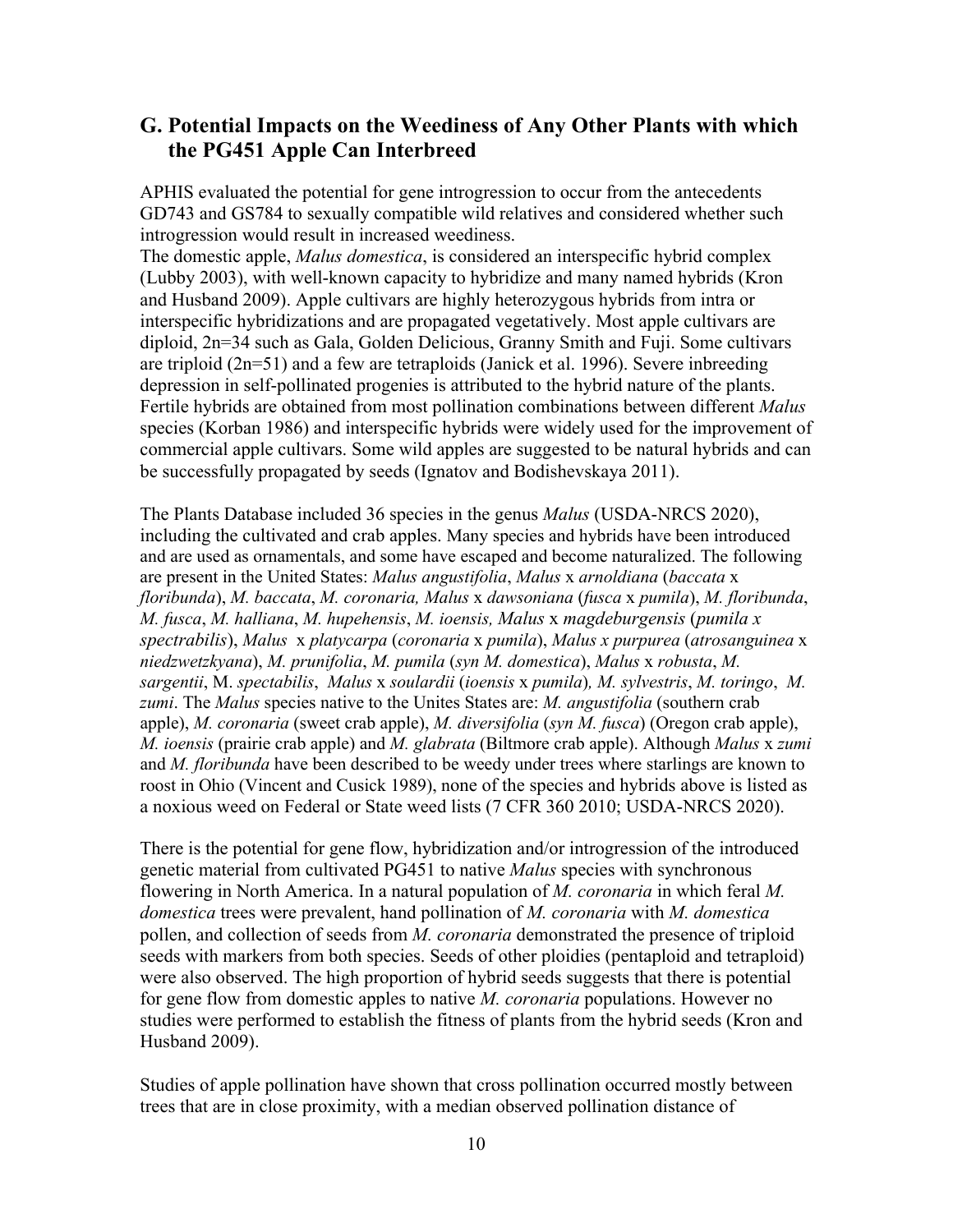approximately 23 m (75 ft). A few studies noted that long distance pollinations increased the average pollination distance to approximately 60 m (approx. 197 ft). In natural populations, pollination at distances above 50 m (164 ft) is likely and above 300 m (984 ft) may occur at low frequency. Pollination at low frequency for a pollination distance of more than 500 m (1,640 ft) must be expected [\(Larsen and Kjær 2008\)](#page-18-14). In another study pollen was dispersed at least 104m (341 ft) [\(Reim et al. 2006\)](#page-18-15).

*M. domestica* can escape cultivation and be spread by animals, including people, and may become naturalized under certain conditions. Although hybridization between cultivated apples and crab apples species can occur when they are grown together, APHIS concluded that even if such introgression were to occur, *Malus* species and hybrids are not considered to be weeds.

According to information provided in this extension request and in the antecedent OSF petition 10-161-01p, the risk of trait out-crossing and pollen gene flow from Arctic<sup>®</sup> Apple is low and can be readily managed. Arctic<sup>®</sup> Apple growers will be provided with stewardship guidelines as part of licensing requirements and these will be monitored for compliance by OSF. Stewardship obligations will include aspects related to beehives used for pollination and the use of suitable isolation distances. In addition Arctic<sup>®</sup> Apples can be identified at all steps along the value chain, using a bioassay, PCR test or by DNA fingerprinting [\(OSF 2012, p.104\)](#page-18-4).

APHIS concluded that the genes inserted into PG451, which are the same as in the deregulated GD743 and GS784, are unlikely to impact the weediness of wild *Malus* species, since the antecedent GD743 and GS784 do not exhibit characteristics that cause them to be any weedier than other cultivated apples. Therefore, PG451 is not expected to increase the weed risk potential of other species with which it can interbreed in the U.S. and its territories based on apple biology and the similarity to GD743 and GS784.

## <span id="page-14-0"></span>**H. Potential Changes to Agriculture or Cultivation Practices**

APHIS assessed whether significant changes to agricultural or cultivation practices from the antecedent GD743 and GS784 apples are likely to impact plant diseases or pests or their management, including any APHIS control programs. This included consideration of any changes in pesticide applications, tillage, irrigation, harvesting, etc. as they relate to plant pests and diseases.

APHIS did not identify any significant changes to agricultural or cultivation practices (e.g. pesticide applications, tillage, irrigation, harvesting, rotations, management of volunteers, etc.) caused by the cultivation of GD743 and GS784 apples and concluded that no impact on plant diseases or pests or their management is likely to occur.

Based on the similarity of PG451 to the antecedents GD743 and GS784, APHIS concludes that it is unlikely that any significant changes to agriculture or cultivation practices would be associated with PG451 and therefore no impact on plant diseases or pests of their management is likely to occur.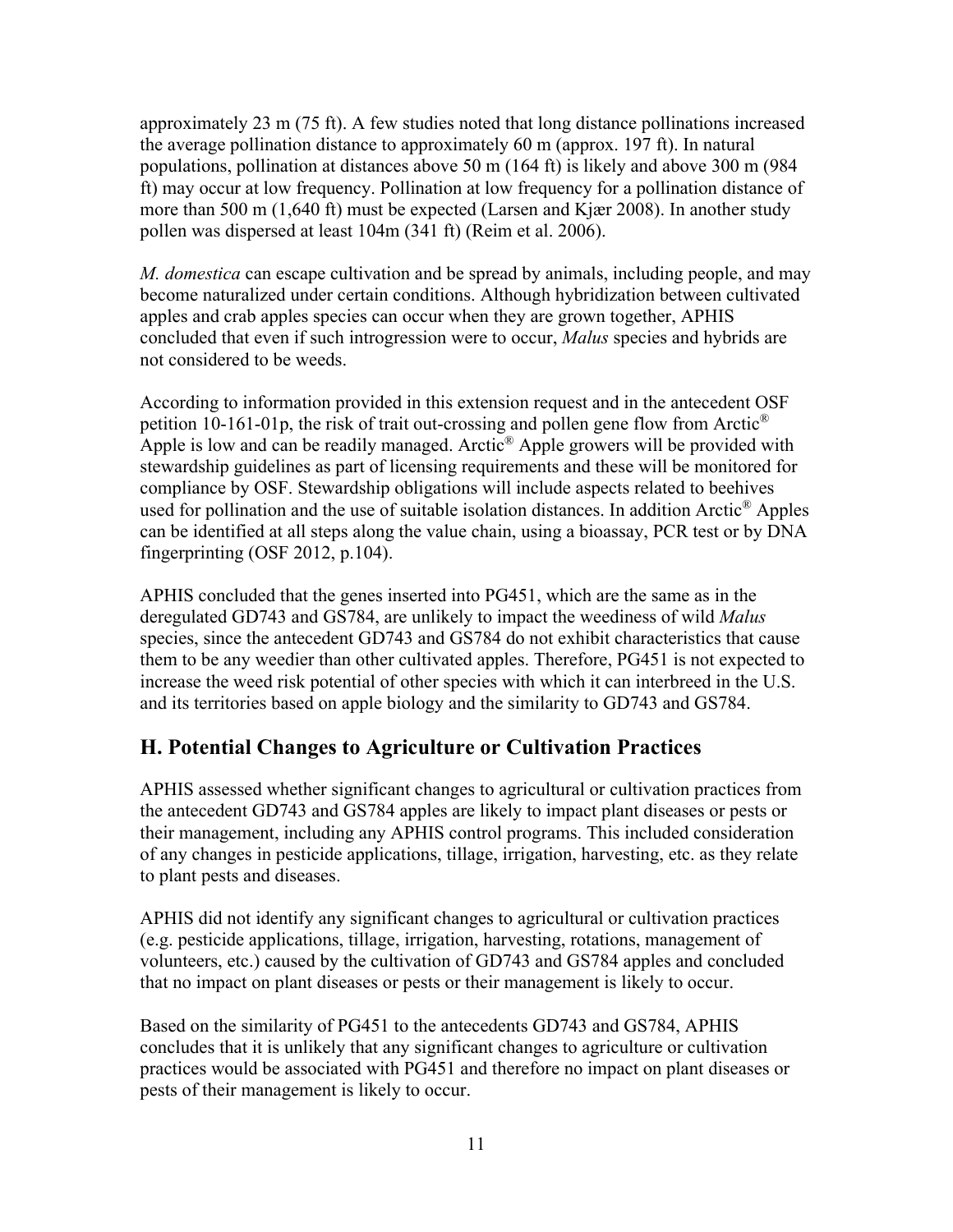#### <span id="page-15-0"></span>**I. Potential Impacts from Transfer of Genetic Information to Organisms with which the PG451 Apple Cannot Interbreed**

APHIS has previously examined the potential for the genetic material inserted into GD743 and GS784 to be horizontally transferred without sexual reproduction to other organisms and whether such an event could lead directly or indirectly to disease, damage, injury or harm to plants, including the creation of new or more virulent pests, pathogens, or parasitic plants. The horizontal gene transfer (HGT) between unrelated organisms is one of the most intensively studied fields in the biosciences since 1940, and the issue gained extra attention with the release of transgenic plants into the environment [\(Droge et](#page-17-18)  [al. 1998\)](#page-17-18). Potential risks from stable horizontal gene transfer (HGT) from organisms developed using genetic engineering to another organism without reproduction or human intervention were recently reviewed [\(Keese 2008\)](#page-18-16). Mechanisms of HGT include conjugation, transformation and transduction, and other diverse mechanisms of DNA and RNA uptake and recombination and rearrangement, most notably through viruses and mobile genetic elements. APHIS has previously reviewed the potential for horizontal gene transfer from GE apple to bacteria, fungi, invertebrates, viruses, and parasitic plants [\(USDA-APHIS 2014b\)](#page-18-2).

APHIS previously concluded that HGT of the inserted genetic material from the OSF antecedent GD743 and GS784 apples to other organisms is highly unlikely, and is not expected to lead directly or indirectly to disease, damage, injury or harm to plants, including the creation of new or more virulent pests, pathogens, or parasitic plants.

A relevant difference between the antecedents GD743 and GS784, and PG451, is the presence of a full copy of the vector backbone sequence in PG451, which is not present in GD743 or in GS784 [\(OSF 2020\)](#page-18-0). According to the petition 10-161-01p submitted by OSF, Southern blotting data, combined with Mendelian Inheritance data indicated that there are two unlinked insertions of the transfer T-DNA in GD743, while GS784 has four unlinked insertions of the T-DNA. Southern blots also confirmed that there was no evidence for the inclusion of a complete copy of the vector backbone in either GD743 or GS784 [\(OSF 2012\)](#page-18-4). However, the analysis of inserted sequences in PG451 was performed using high throughput sequencing, and a full copy of the vector backbone was found to have been transferred to the PG451 genome, unlike the antecedent organisms. The vector backbone comprises a number of prokaryotic elements that will not be expressed in planta [\(OSF 2020\)](#page-18-0).

Therefore, APHIS concludes based on the similarity of these events, the data presented in the petition and review of the pertinent literature that HGT from the PG451 to other organisms is highly unlikely.

#### <span id="page-15-1"></span>**J. Conclusion**

APHIS has reviewed the information submitted in the extension request, supporting documents, and other relevant information to assess the similarity of plant pest risk of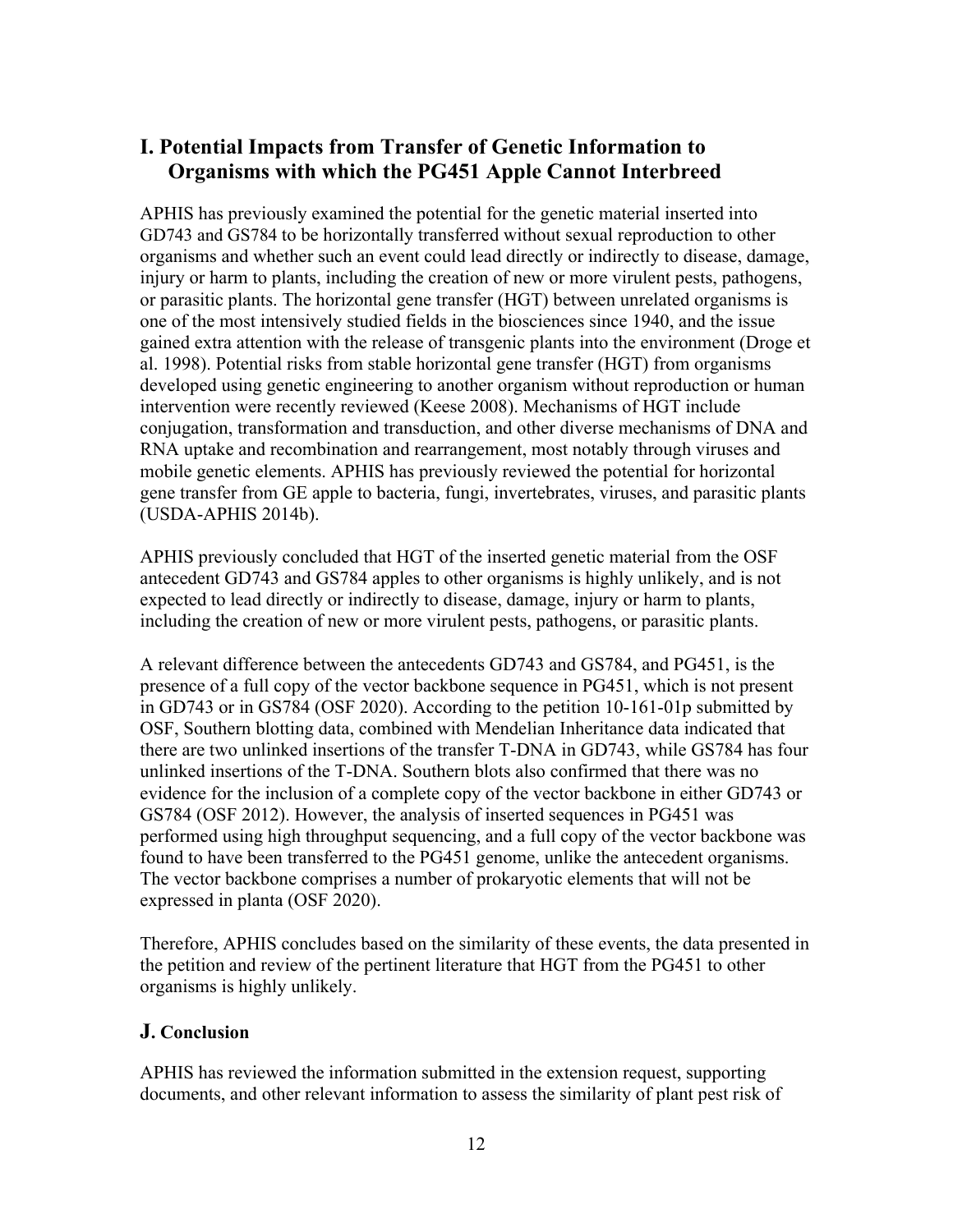PG451 compared to the OSF antecedents GD743 or GS784 [\(OSF 2012\)](#page-18-4). APHIS concludes that PG451 is unlikely to pose a greater plant pest risk than the previously deregulated antecedent events Arctic® apple GD748 and GS784.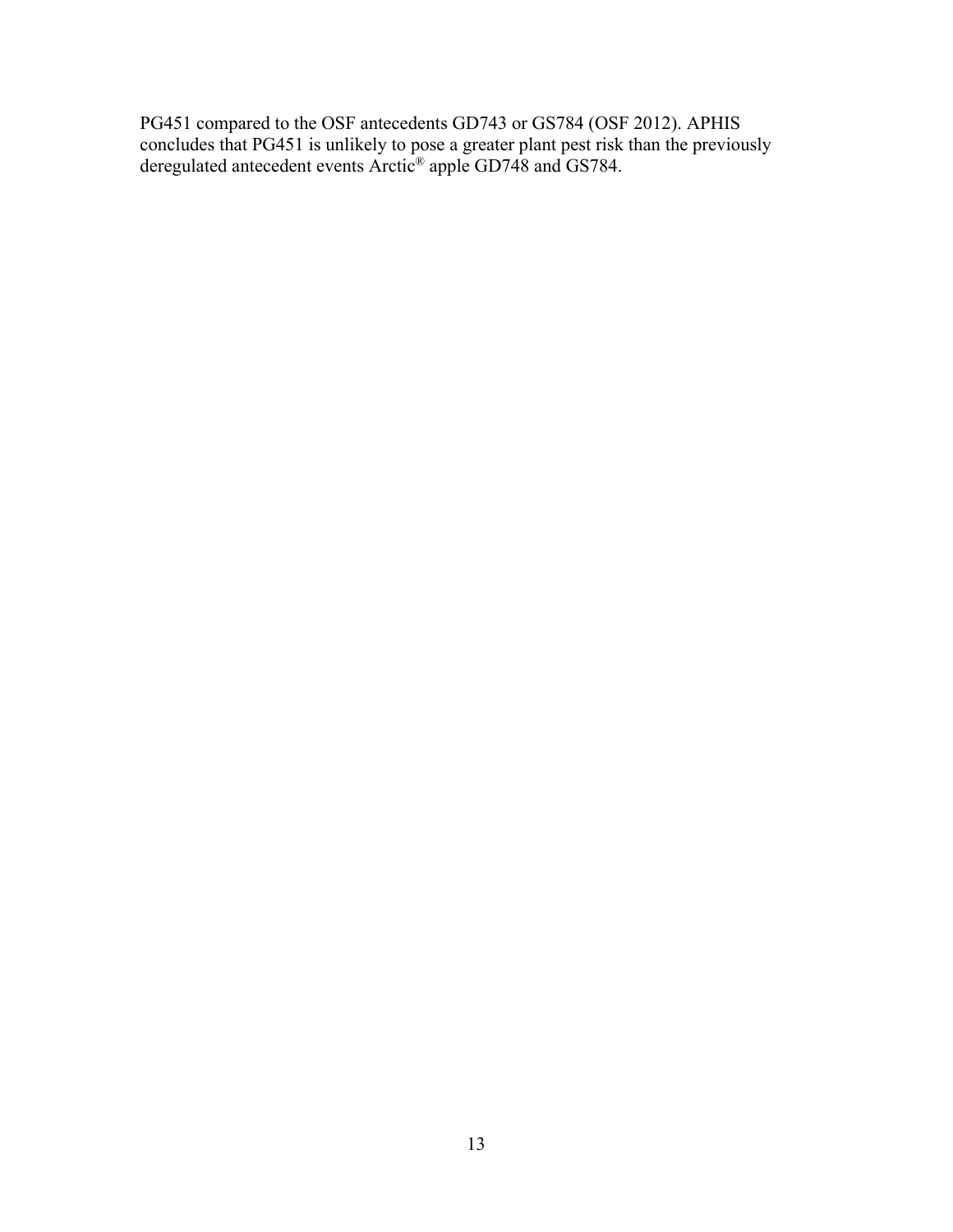#### <span id="page-17-0"></span>**K. References**

<span id="page-17-15"></span>7 CFR 360. 2010. *Noxious Weed Regulations*.

- <span id="page-17-12"></span>21 CFR 173.170. 1994. *Secondary Direct Food Additives Permitted in Food for Human Consumption, Subpart B Enzyme Preparations and Microorganisms*.
- <span id="page-17-13"></span>21 CFR 573.130. 1994. *Food Additives Permitted in Feed and Drinking Water of Animals*.
- <span id="page-17-1"></span>51 FR 23302. 1982. *Coordinated Framework for the Regulation of Biotechnology*.
- <span id="page-17-2"></span>57 FR 22984. 1992. *Statement of Policy: Foods Desrived from New Plant Varieties*.
- <span id="page-17-3"></span>80 FR 60414. 2015. *Clarifying Current Roles and Responsibilities Described in the Coordinated Framework for the Regulation of Biotechnology and Developing a Long-Term Strategy for the Regulation of the Products of Biotechnology*.
- <span id="page-17-16"></span>Baker HG. 1974. *The Evolution of Weeds*. Annu. Rev. Ecol. Syst., pp. 1-24. Retrieved from [www.annualreviews.org](file://Aapmdrd3mrfs11/info/BRS%20-%20Biotechnology%20Regulatory%20Services/Document%20Warehouse/Petitions/20-213-01ext%20WITHDRAWN/PPRSA/Draft%20PPRSA/www.annualreviews.org)
- <span id="page-17-9"></span>Bevan M, Barnes WM, and Chilton M-D. 1983a. *Structure and transcription of the nopaline synthase gene region of T-DNA*. Nucleic Acids Research 11, pp. 369- 385.
- <span id="page-17-10"></span>Bevan MW, Flavell RB, and Chilton M-D. 1983b. *A chimaeric antibiotic resistance gene as a selectable marker for plant cell transformation.* Nature 304, pp. 184-187.
- <span id="page-17-14"></span>CFIA. 2014. *Biology Document BIO2014-01: The Biology of Malus domestica Borkh. (Apple)*.
- <span id="page-17-5"></span>Cornille A, Gladieux P, Smulders MJ, Roldan-Ruiz I, Laurens F, Le Cam B, Nersesyan A, Clavel J, Olonova M, Feugey L, Gabrielyan I, Zhang XG, Tenaillon MI, and Giraud T. 2012. *New insight into the history of domesticated apple: secondary contribution of the European wild apple to the genome of cultivated varieties*. PLoS Genet 8, pp. e1002703. Retrieved from <https://www.ncbi.nlm.nih.gov/pubmed/22589740>
- <span id="page-17-8"></span>Datla RSS, Hammerlindl JK, Panchuk B, Pelcher LE, and Keller W. 1992. *Modified binary plant transformation vectors with the wild-type gene encoding NPTII*. Gene, pp. 383-384.
- <span id="page-17-7"></span>Depicker S, S. S, Dhaese P, Zambryski P, and Goodman HM. 1982. *Nopaline Synthase: Transcript Mapping and DNA Sequence*. Journal of Molecular and Applied Genetics 1, pp. 561-573.
- <span id="page-17-18"></span>Droge M, Puhler A, and Selbitschka W. 1998. *Horizontal gene transfer as a biosafety issue: a natural phenomenon ofplublic concern.* Journal of Biotechnology.
- <span id="page-17-11"></span>Frisch DA, Haris-Haller LW, Yokubaitis NT, Thomas TL, Hardin SH, and Hall TC. 1995. *Complete sequence of the binary vector Bin19*. Plant Molecular Biology 27, pp. 405-409.
- <span id="page-17-6"></span>Gross BL, Henk AD, Richards CM, Fazio G, and Volk GM. 2014. *Genetic diversity in Malus xdomestica (Rosaceae) through time in response to domestication*. Am J Bot 101, pp. 1770-1779. Retrieved from <https://www.ncbi.nlm.nih.gov/pubmed/25326619>
- <span id="page-17-4"></span>Harris SA, Robinson JP, and Juniper BE. 2002. *Genetic clues to the origin of the apple*. TRENDS in Genetics 18, pp. 426-430.
- <span id="page-17-17"></span>Ignatov A and Bodishevskaya A. 2011. Malus. In: *Wild Crop Relatives: Genomic and Breeding Resources*, pp. 45-64.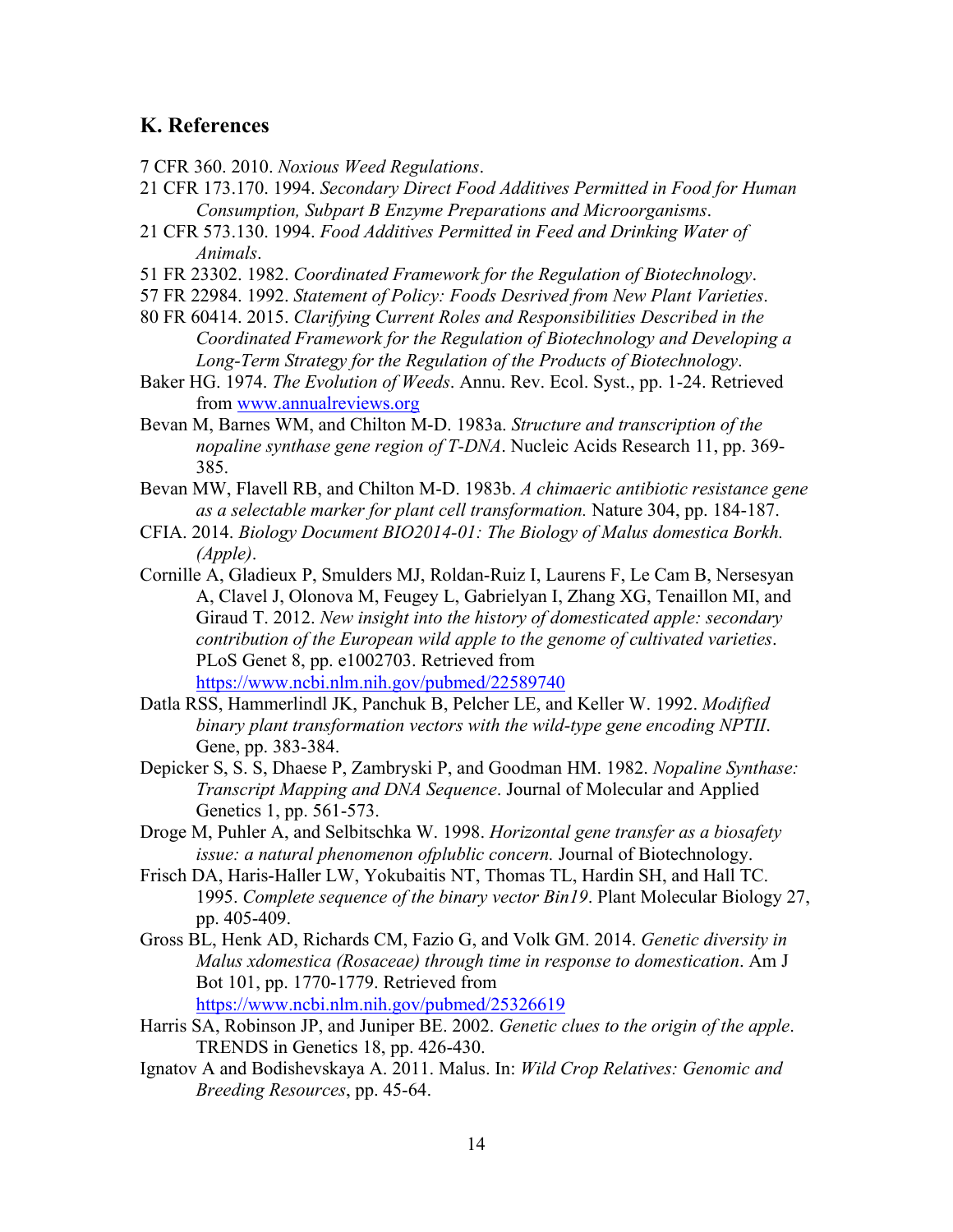<span id="page-18-12"></span>Janick J, Cummins JN, Brown SK, ., and Hemmat M. 1996. Apples. In: *Fruit Breeding Vol 1 Tree and Tropical Fruits* (Johyn Wiley and Sons, Inc), pp. 1-77.

- <span id="page-18-16"></span>Keese P. 2008. *Risks from GMOs due to horizontal gene transfer*. Environ Biosafety Res 7, pp. 123-149. Retrieved from<https://www.ncbi.nlm.nih.gov/pubmed/18801324>
- <span id="page-18-13"></span>Korban SS. 1986. *Interspecific Hybiridization in Malus*. HortScience 21, pp. 41-48.
- <span id="page-18-11"></span>Kron P and Husband BC. 2009. *Hybridization and the reproductive pathways mediating gene flow between native Malus coronaria and domestic apple, M. domestica*. Botany 87, pp. 864-874.
- <span id="page-18-14"></span>Larsen AS and Kjær ED. 2008. *Pollen mediated gene flow in a native population of Malus sylvestris and its implications for contemporary gene conservation management*. Conservation Genetics 10, pp. 1637-1646.
- <span id="page-18-9"></span>Lewak S. 2010. *Metabolic control of embryonic dormancy in apple seed: seven decades of research*. Acta Physiologiae Plantarum 33, pp. 1-24.
- <span id="page-18-1"></span>Lubby JL. 2003. The Origin and Spread of the Domesticated Apple. In: *Apples: Botany, Production and Uses* (CAB International).
- <span id="page-18-10"></span>Maciejewska B and Lewak S. 2006. *Embryonic dormancy persists in the calli derived from apple embryo*. Plant Cell, Tissue and Organ Culture 85, pp. 83-89.
- <span id="page-18-4"></span>Okanagan Specialty Fruits, Inc. 2012. *Petition for Determination of Nonregulated Status: Arctic Apple (Malus x domestica) Events GD743 and GS784.* Submitted by N. Carter, President. Okanagan Specialty Fruits, Inc. Summerland, BC Canada.
- <span id="page-18-6"></span>Okanagan Specialty Fruits Inc. 2016. *Application for an Extension of the Determination of Nonregulated Status for Non-Browning Arctic Apple: (10-161-01p) Transformation Event NF872*. Submitted by N. Carter, President. Okanagan Specialty Fruits Inc. Summerland, BC Canada.
- <span id="page-18-0"></span>Okanagan Specialty Fruits, Inc. 2020. *Request for an Extension of Determination of Nonregulated Status for Non-Browning Arctic® Apple Event PG451*. Submitted by N. Carter, President. Okanagan Specialty Fruits, Inc. Summerland, BC Canada.
- <span id="page-18-15"></span>Reim S, Flachowsky H, Michael M, and Hanke MV. 2006. *Assessing gene flow in apple using a descendant of Malus sieversii var. sieversii f. niedzwetzkyana as an identifier for pollen dispersal*. Environ Biosafety Res 5, pp. 89-104. Retrieved from<https://www.ncbi.nlm.nih.gov/pubmed/17328855>
- <span id="page-18-5"></span>Rothstein SJ, Jorgensen RA, Yin JC-P, Yong-Di Z, Johnson RC, and Reznikoff WS. 1981. *Genetic Organization of Tn5.*
- <span id="page-18-8"></span>Scutt CP, Zubko E, and Meyer P. 2002. *Techniques for the removal of marker genes from transgenic plants*. Biochimie 84, pp. 1119-1126.
- <span id="page-18-3"></span>USDA-APHIS. 2014a. *Okanagan Specialty Fruits Petition (10-161-01p) for Determination of Non-regulated Status of Arctic™ Apple Events GD743 and GS784 - Final Environmental Assessment* Retrieved from [https://www.aphis.usda.gov/brs/aphisdocs/10\\_16101p\\_fea.pdf](https://www.aphis.usda.gov/brs/aphisdocs/10_16101p_fea.pdf)
- <span id="page-18-2"></span>USDA-APHIS. 2014b. *Plant Pest Risk Asessment for Okanagan Specialty Fruits Inc.'s Petition (10-161-01p) for Determination of Nonregulated Status for Nonbrowning Arctic Apple Events GD743 and GS784.* Retrieved from [https://www.aphis.usda.gov/brs/aphisdocs/10\\_16101p\\_fpra.pdf](https://www.aphis.usda.gov/brs/aphisdocs/10_16101p_fpra.pdf)
- <span id="page-18-7"></span>USDA-APHIS. 2016a. *FONSI on the National Environmental Policy Act Decision and Finding Of No Significant Impact. Okanagan Specialty Fruits Inc. Request for*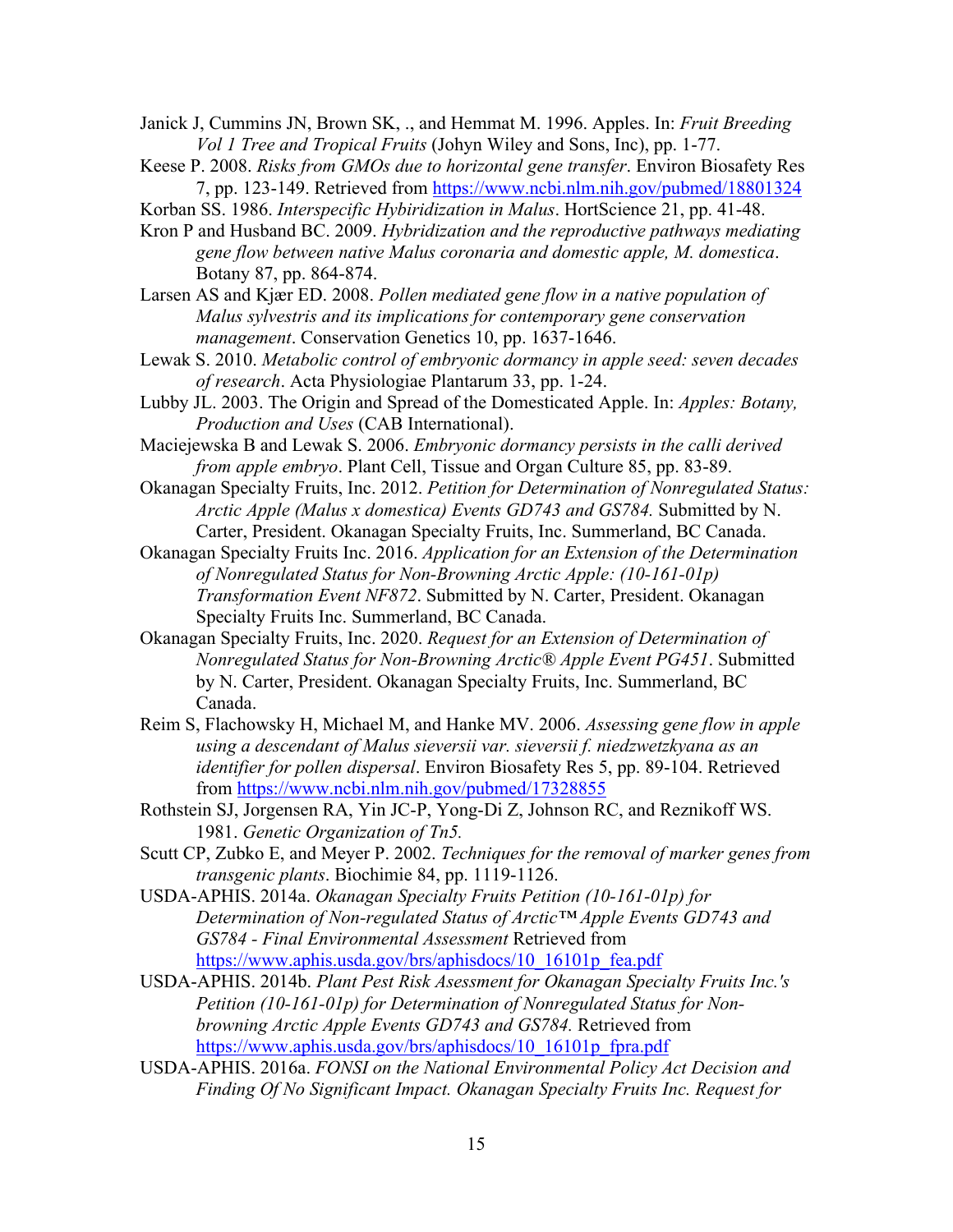*Extension of Determination of Non-regulated Status for Non-Browning Arctic Fuji Apple (16-004-01p)*. Retrieved from

https://www.aphis.usda.gov/brs/aphisdocs/16\_00401p\_pfonsi.pdf

- <span id="page-19-1"></span>USDA-APHIS. 2016b. *PPRSA on the Plant Pest Risk Similarity Assessment - Okanagan Specialty Fruit Inc. Request (16-004-01p) for Extension of Determination of Nonregulated Status of Non-Browning Arctic Apple NF872*. Retrieved from https://www.aphis.usda.gov/brs/aphisdocs/16\_00401p\_det\_pprsa.pdf
- <span id="page-19-3"></span>USDA-APHIS. 2020. *Plant Pests and Diseases Programs*. USDA APHIS. Retrieved from [https://www.aphis.usda.gov/aphis/ourfocus/planthealth/plant-pest-and](https://www.aphis.usda.gov/aphis/ourfocus/planthealth/plant-pest-and-disease-programs)[disease-programs](https://www.aphis.usda.gov/aphis/ourfocus/planthealth/plant-pest-and-disease-programs) Last accessed November 4 2020.
- <span id="page-19-4"></span>USDA-NRCS. 2020. *Plants Database. Introduced, invasice and noxious plants.* United States Department of Agriculture, Natural Resources Conservatio Service. Retrieved from<http://plants.sc.egov.usda.gov/core/profile?symbol+MALUS>Last accessed Oct. 26, 2020.
- <span id="page-19-2"></span>van Engelen FA, Molthoff JW, Conner AJ, Nap J-P, Pereira A, and Stiekema WJ. 1995. *pBINPLUS: an improved plant transformation vector based on pBIN19*. Transgenic Research 4, pp. 288-290.
- <span id="page-19-0"></span>Velasco R, Zharkikh A, Affourtit J, Dhingra A, Cestaro A, Kalyanaraman A, Fontana P, Bhatnagar SK, Troggio M, Pruss D, Salvi S, Pindo M, Baldi P, Castelletti S, Cavaiuolo M, Coppola G, Costa F, Cova V, Dal Ri A, Goremykin V, Komjanc M, Longhi S, Magnago P, Malacarne G, Malnoy M, Micheletti D, Moretto M, Perazzolli M, Si-Ammour A, Vezzulli S, Zini E, Eldredge G, Fitzgerald LM, Gutin N, Lanchbury J, Macalma T, Mitchell JT, Reid J, Wardell B, Kodira C, Chen Z, Desany B, Niazi F, Palmer M, Koepke T, Jiwan D, Schaeffer S, Krishnan V, Wu C, Chu VT, King ST, Vick J, Tao Q, Mraz A, Stormo A, Stormo K, Bogden R, Ederle D, Stella A, Vecchietti A, Kater MM, Masiero S, Lasserre P, Lespinasse Y, Allan AC, Bus V, Chagne D, Crowhurst RN, Gleave AP, Lavezzo E, Fawcett JA, Proost S, Rouze P, Sterck L, Toppo S, Lazzari B, Hellens RP, Durel CE, Gutin A, Bumgarner RE, Gardiner SE, Skolnick M, Egholm M, Van de Peer Y, Salamini F, and Viola R. 2010. *The genome of the domesticated apple (Malus x domestica Borkh.)*. Nat Genet 42, pp. 833-839. Retrieved from <https://www.ncbi.nlm.nih.gov/pubmed/20802477>
- <span id="page-19-5"></span>Vincent MA and Cusick AW. 1989. *New Records of Alien Species in the Ohio Vascular Flora*. Ohio Journal of Science 98, pp. 10-17. Retrieved from <http://hdl.handle.net/1811/23775>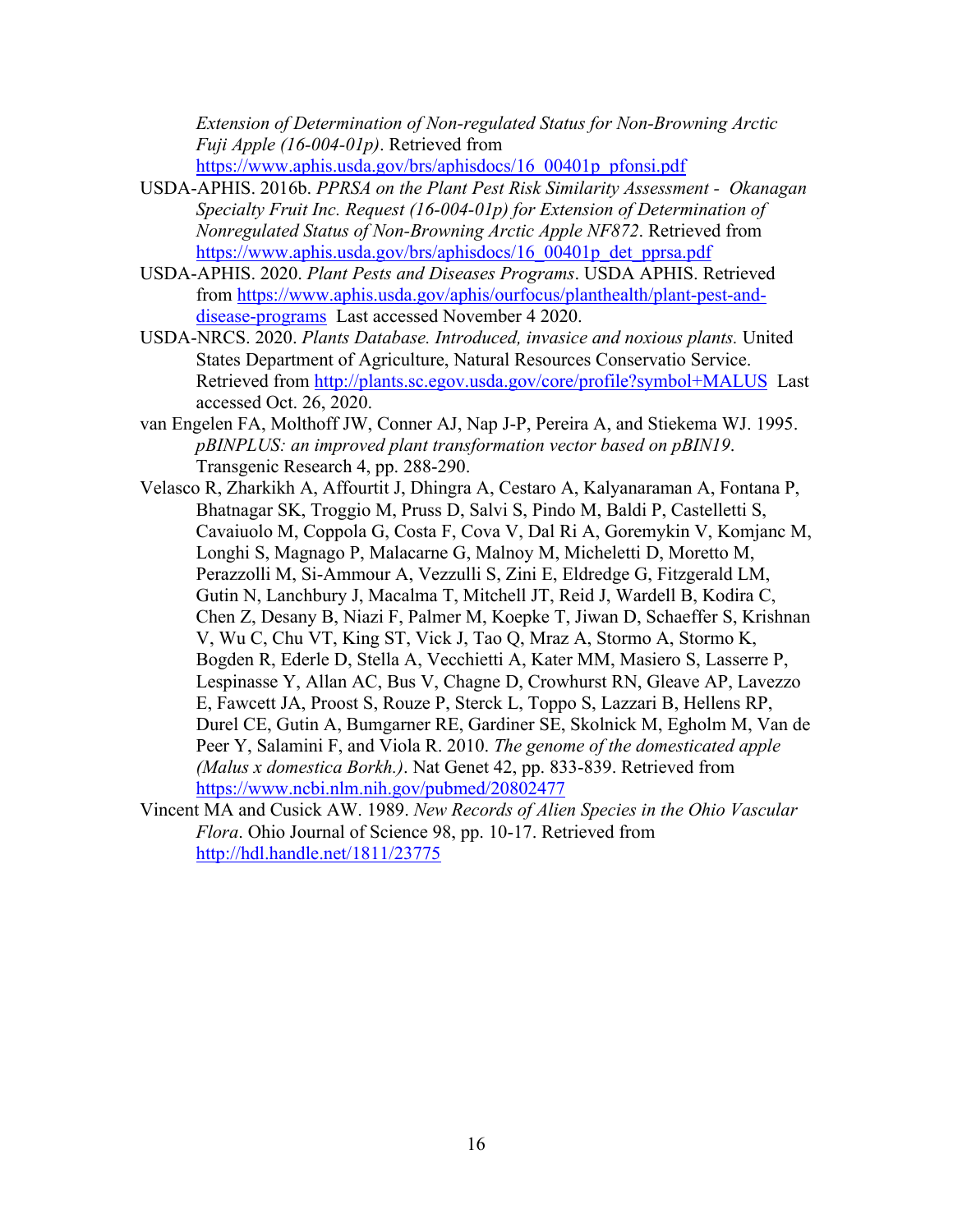## **Similarity Table**

 $\overline{\phantom{0}}$ 

<span id="page-20-0"></span>

| <b>Description</b> | <b>Extension Request</b><br><b>PG451</b><br>20-213-01ext | Antecedent<br><b>GS784 and GD743</b><br><b>Petition 10-161-01p</b> | <b>Comments</b>                                     |
|--------------------|----------------------------------------------------------|--------------------------------------------------------------------|-----------------------------------------------------|
| Organism           | <b>Apple</b>                                             | <b>Apple</b>                                                       |                                                     |
| Phenotype          | <b>Reduced Browning</b>                                  | <b>Reduced Browning</b>                                            | Same phenotype                                      |
| Genotype           | PPO inhibitor cassette:                                  | PPO inhibitor cassette:                                            |                                                     |
|                    |                                                          |                                                                    | Same genes and regulatory elements,                 |
|                    | $P70$ - the duplicated-                                  | $P70$ - the duplicated-                                            |                                                     |
|                    | enhancer cauliflower mosaic                              | enhancer cauliflower mosaic                                        |                                                     |
|                    | virus (CaMV 35S) promoter                                | virus (CaMV 35S) promoter                                          |                                                     |
|                    | with an untranslated leader                              | with an untranslated leader                                        |                                                     |
|                    | sequence from alfalfa                                    | sequence from alfalfa                                              |                                                     |
|                    | mosaic virus RNA4 that                                   | mosaic virus RNA4 that                                             |                                                     |
|                    | directs transcription of the                             | directs transcription of the                                       |                                                     |
|                    | PGAS transgene.                                          | PGAS transgene.                                                    |                                                     |
|                    | From Cauliflower mosaic                                  | From Cauliflower mosaic                                            |                                                     |
|                    | virus and Alfalfa mosaic                                 | virus and Alfalfa mosaic                                           |                                                     |
|                    | virus                                                    | virus                                                              |                                                     |
|                    |                                                          |                                                                    | PGAS consists of 394 to 457 bp regions of four      |
|                    | PGAS - a chimeric                                        | PGAS - a chimeric                                                  | apple polyphenol oxidase (PPO) genes (PPO2,         |
|                    | suppression transgene                                    | suppression transgene                                              | GPO3, APO5, and pSR7) in tandem that upon           |
|                    | comprising fragments of                                  | comprising fragments of                                            | transcription the transgene is designed to suppress |
|                    | four apple polyphenol                                    | four apple polyphenol                                              | the expression of these four members of the apple   |
|                    | oxidase (PPO) genes (PPO2,                               | oxidase (PPO) genes (PPO2,                                         | PPO gene family.                                    |
|                    | GPO3, APO5 and pSR7).                                    | GPO3, APO5 and pSR7).                                              | The genes are derived from Malus domestica          |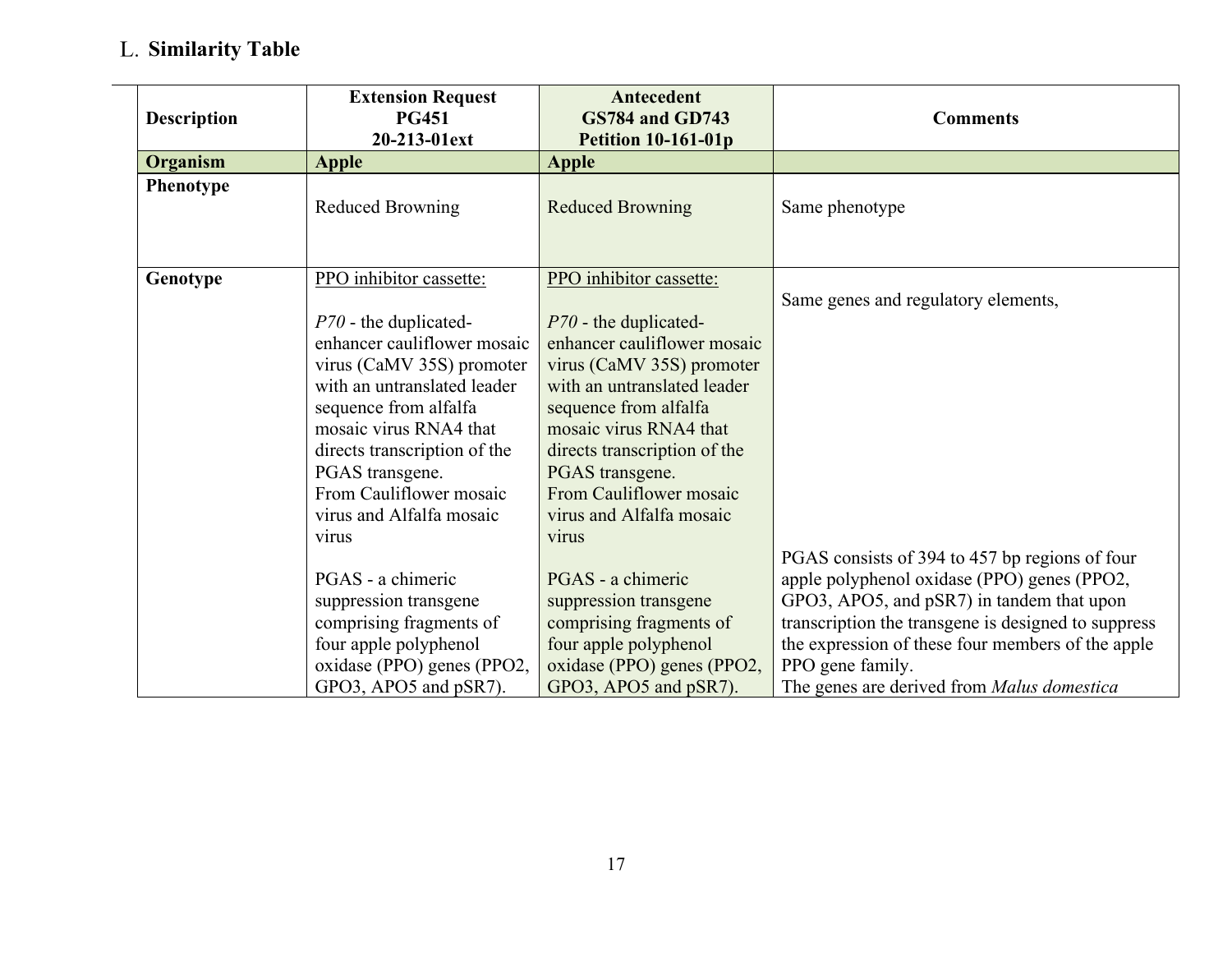| From Malus domestica                                                                                                                                                                                                    | From Malus domestica                                                                                                                                                                                                    |                                    |
|-------------------------------------------------------------------------------------------------------------------------------------------------------------------------------------------------------------------------|-------------------------------------------------------------------------------------------------------------------------------------------------------------------------------------------------------------------------|------------------------------------|
|                                                                                                                                                                                                                         |                                                                                                                                                                                                                         |                                    |
| Tnos - a terminator<br>consisting of the<br>3'untranslated region<br>(3'UTR) from the nopaline<br>synthase gene involved in<br>transcription, termination<br>and polyadenylation.<br>From Agrobacterium<br>tumefaciens. | Tnos - a terminator<br>consisting of the<br>3'untranslated region<br>(3'UTR) from the nopaline<br>synthase gene involved in<br>transcription, termination<br>and polyadenylation.<br>From Agrobacterium<br>tumefaciens. |                                    |
| Selectable marker cassette                                                                                                                                                                                              | Selectable marker cassette                                                                                                                                                                                              | Same genes and regulatory elements |
| Pnos - a nopaline synthase<br>promoter that directs<br>transcription of the <i>nptII</i><br>selection marker.<br>From Agrobacterium<br>tumefaciens                                                                      | Pnos - a nopaline synthase<br>promoter that directs<br>transcription of the <i>nptII</i><br>selection marker.<br>From Agrobacterium<br>tumefaciens                                                                      |                                    |
| $nptH$ - gene for neomycin<br>phosphotransferase type II<br>from Tn5 providing<br>resistance to kanamycin.<br>From Escherichia coli                                                                                     | $nptH$ - gene for neomycin<br>phosphotransferase type II<br>from Tn5 providing<br>resistance to kanamycin.<br>From Escherichia coli                                                                                     |                                    |
| Tnos - a terminator<br>consisting of the<br>3' untranslated region                                                                                                                                                      | Tnos - a terminator<br>consisting of the<br>3'untranslated region                                                                                                                                                       |                                    |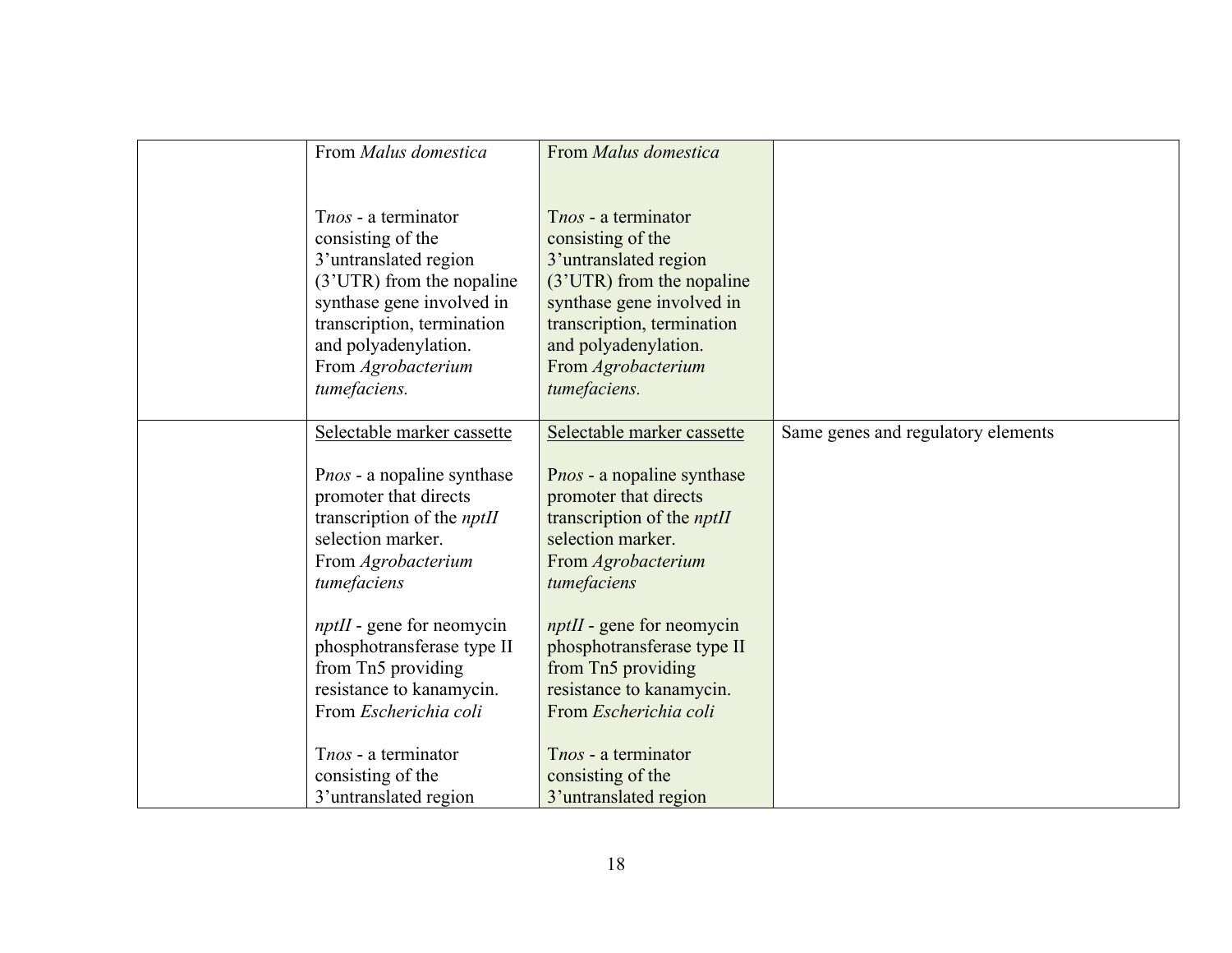| (3'UTR) from the nopaline                         | (3'UTR) from the nopaline    |                                                     |
|---------------------------------------------------|------------------------------|-----------------------------------------------------|
| synthase gene involved in                         | synthase gene involved in    |                                                     |
| transcription, termination                        | transcription, termination   |                                                     |
| and polyadenylation.                              | and polyadenylation.         |                                                     |
| From Agrobacterium                                | From Agrobacterium           |                                                     |
| tumefaciens.                                      | tumefaciens.                 |                                                     |
|                                                   |                              |                                                     |
| <b>Backbone Sequences</b>                         | <b>Backbone Sequence</b>     |                                                     |
|                                                   |                              | The elements in the backbone sequences are          |
| $trfA$ - Gene with two protein                    | No backbone sequences        | prokaryotic elements that support plasmid           |
| products that bind oriV to                        | detected using Southern blot | replication and selection during the transformation |
| promote replication from                          |                              | process.                                            |
| pRK2.                                             |                              |                                                     |
|                                                   |                              |                                                     |
| $npt$ I - Neomycin<br>phosphotransferase type III |                              |                                                     |
| from Streptococcus faecalis                       |                              |                                                     |
| R plasmid providing                               |                              |                                                     |
| resistance to kanamycin.                          |                              |                                                     |
| From S. faecalis                                  |                              |                                                     |
|                                                   |                              |                                                     |
| ColE1 - RNA origin of                             |                              |                                                     |
| replication used to increase                      |                              |                                                     |
| the plasmid copy number,                          |                              |                                                     |
| obtained from pBR322.                             |                              |                                                     |
|                                                   |                              |                                                     |
| $nptIII - nptIII$ 5' upstream                     |                              |                                                     |
| elements.                                         |                              |                                                     |
|                                                   |                              |                                                     |
| $oriV - Origin$ of replication                    |                              |                                                     |
| that functions in                                 |                              |                                                     |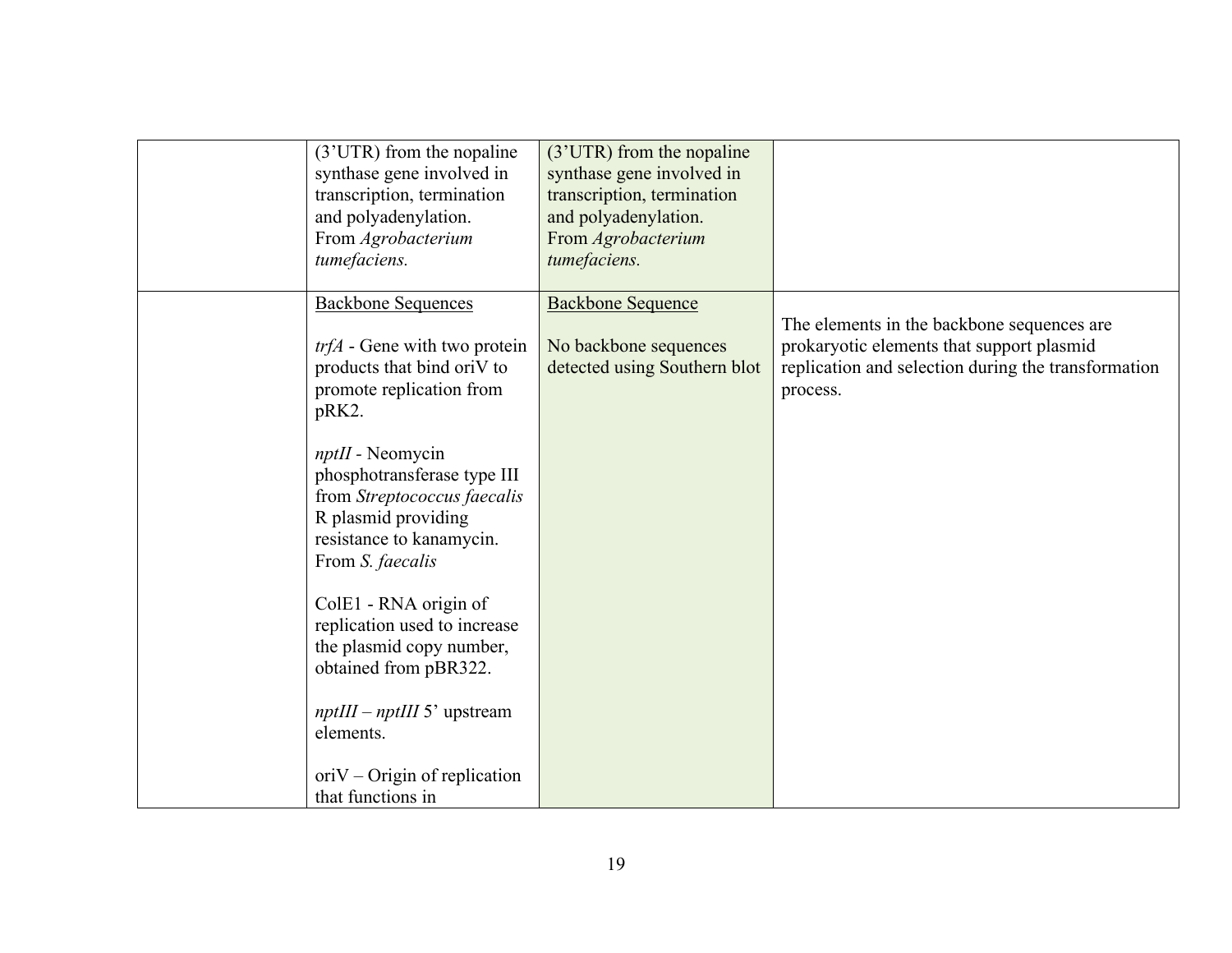|                                         | Agrobacterium tumefaciens<br>and <i>Escherichia coli</i> from<br>pRK2.<br>Sequences from non-<br>functional elements that<br>were fragmented during the<br>cloning process.                                                                                         |                                                                                                                                                                                                                                                                                       |                                                                                                                                                                                                                                                                                                                                                                                        |
|-----------------------------------------|---------------------------------------------------------------------------------------------------------------------------------------------------------------------------------------------------------------------------------------------------------------------|---------------------------------------------------------------------------------------------------------------------------------------------------------------------------------------------------------------------------------------------------------------------------------------|----------------------------------------------------------------------------------------------------------------------------------------------------------------------------------------------------------------------------------------------------------------------------------------------------------------------------------------------------------------------------------------|
| <b>Transformation</b><br><b>Method</b>  | Agrobacterium<br>tumefaciens-mediated                                                                                                                                                                                                                               | Agrobacterium tumefaciens-<br>mediated                                                                                                                                                                                                                                                | Same                                                                                                                                                                                                                                                                                                                                                                                   |
| <b>Insert and Copy</b><br><b>Number</b> | Short read Illumina (HiSeq<br>2500) whole genome<br>sequencing data and<br>junction mapping analysis<br>revealed evidence of two<br>insertions, one in<br>chromosome 10 and one<br>insertion in chromosome 17.<br>There are five full length<br>copies of the T-DNA | Southern data, combined with<br>Mendelian Inheritance data<br>indicated that GD743 arises<br>from two unlinked insertions,<br>with two copies of the T-<br>DNA.<br>The same data indicated that<br>GS784 arises from four<br>unlinked insertions with<br>multiple copies of the T-DNA | Proposed insertional positions and placement<br>speculative from data obtained from Southern and<br>PCR, as described in the antecedent petition.<br>Low coverage (25X), short read Illumina (HiSeq)<br>2500) whole genome sequencing data and junction<br>mapping analysis were used to map and describe<br>the insertions in PG451 genome, as described in the<br>extension request. |
| Compositional<br>analysis               | No data was provided,                                                                                                                                                                                                                                               | Compositionally equivalent<br>to the untransformed<br>parental varieties and to<br>composition data of<br>conventional apple.                                                                                                                                                         |                                                                                                                                                                                                                                                                                                                                                                                        |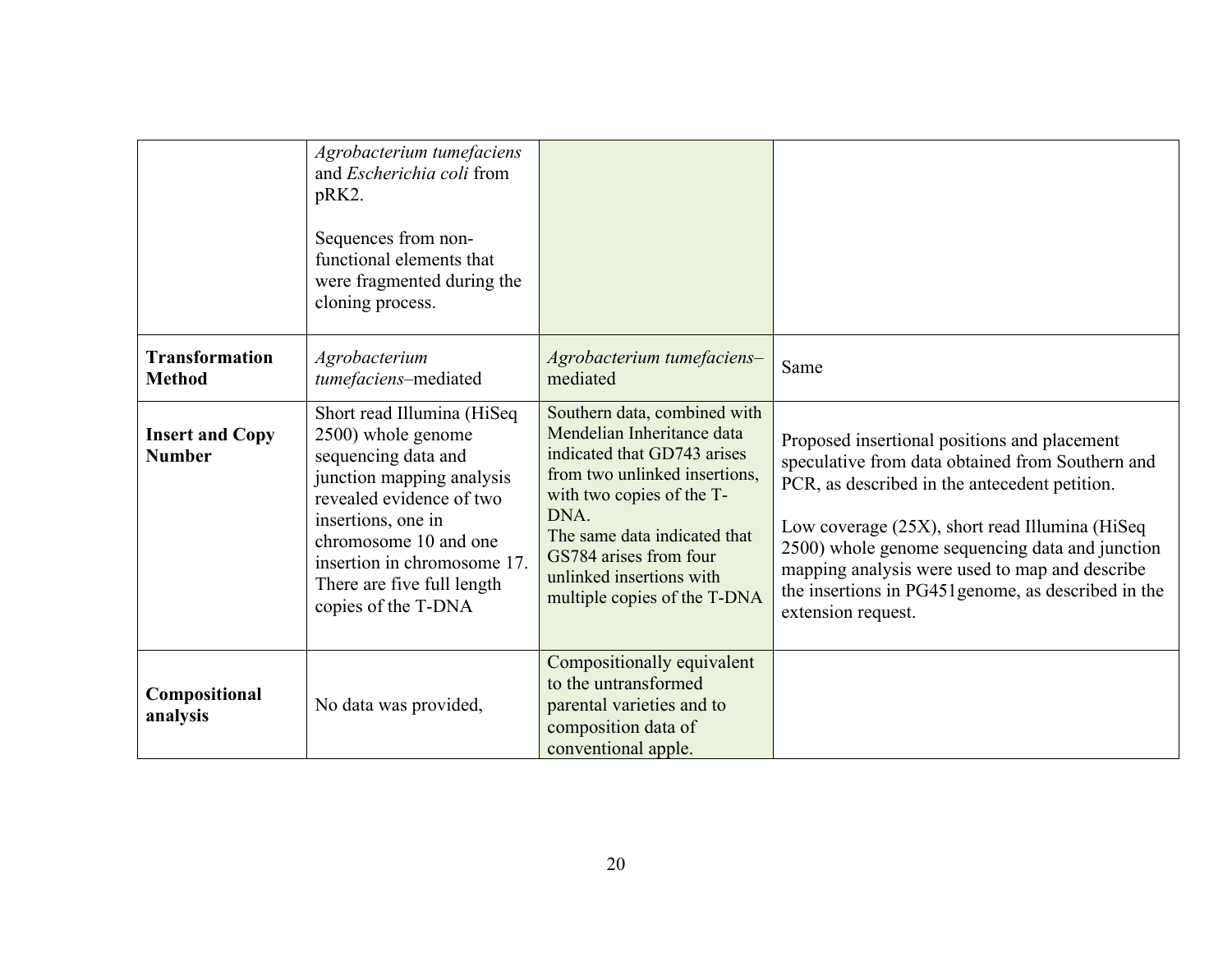| <b>Backbone Absent</b>               | No.                                                                                                                                                                                                            | Yes.                                                                                                                                                                                                           | Vector backbone sequences were not detected using<br>Southern Blot technique on genomic DNA from the<br>antecedents GS784 and GD743.<br>The entire pGEN-03 vector including backbone<br>sequence, is present in PG451 according to data<br>obtained using short read Illumina (HiSeq 2500)<br>whole genome sequencing data and junction<br>mapping analysis.                                                          |
|--------------------------------------|----------------------------------------------------------------------------------------------------------------------------------------------------------------------------------------------------------------|----------------------------------------------------------------------------------------------------------------------------------------------------------------------------------------------------------------|-----------------------------------------------------------------------------------------------------------------------------------------------------------------------------------------------------------------------------------------------------------------------------------------------------------------------------------------------------------------------------------------------------------------------|
| <b>Mechanism of</b><br><b>Action</b> | RNA interference via<br>insertion of the construct<br>PGAS, a chimeric PPO<br>suppression transgene<br>comprising fragments of<br>four apple polyphenol<br>oxidase (PPO) genes (PPO2,<br>GPO3, APO5 and pSR7). | RNA interference via<br>insertion of the construct<br>PGAS, a chimeric PPO<br>suppression transgene<br>comprising fragments of<br>four apple polyphenol<br>oxidase (PPO) genes (PPO2,<br>GPO3, APO5 and pSR7). | The same vector pGEN-03 for suppression of<br>polyphenol oxidases (PPO) and non-browning upon<br>injury via RNA interference was used.<br>The sequences and sources of the four PPO gene<br>sequences in PGAS are described in the Patent<br>application "Genetically modified reduced-<br>browning fruit-producing plants and produced fruit<br>thereof, and method of obtaining such" (Armstrong<br>and Lane, 2009) |
| Date of antecedent<br><b>EA/EIS</b>  | N/A                                                                                                                                                                                                            | EA on February 2015                                                                                                                                                                                            |                                                                                                                                                                                                                                                                                                                                                                                                                       |
| <b>Plant Pest Risk</b>               |                                                                                                                                                                                                                |                                                                                                                                                                                                                |                                                                                                                                                                                                                                                                                                                                                                                                                       |
| Disease and pest<br>susceptibilities | Based on the similarity<br>assessment PG451 is<br>unlikely to pose a greater<br>plant pest risk than the<br>antecedents.                                                                                       | Unlikely to change disease<br>and pest susceptibilities                                                                                                                                                        |                                                                                                                                                                                                                                                                                                                                                                                                                       |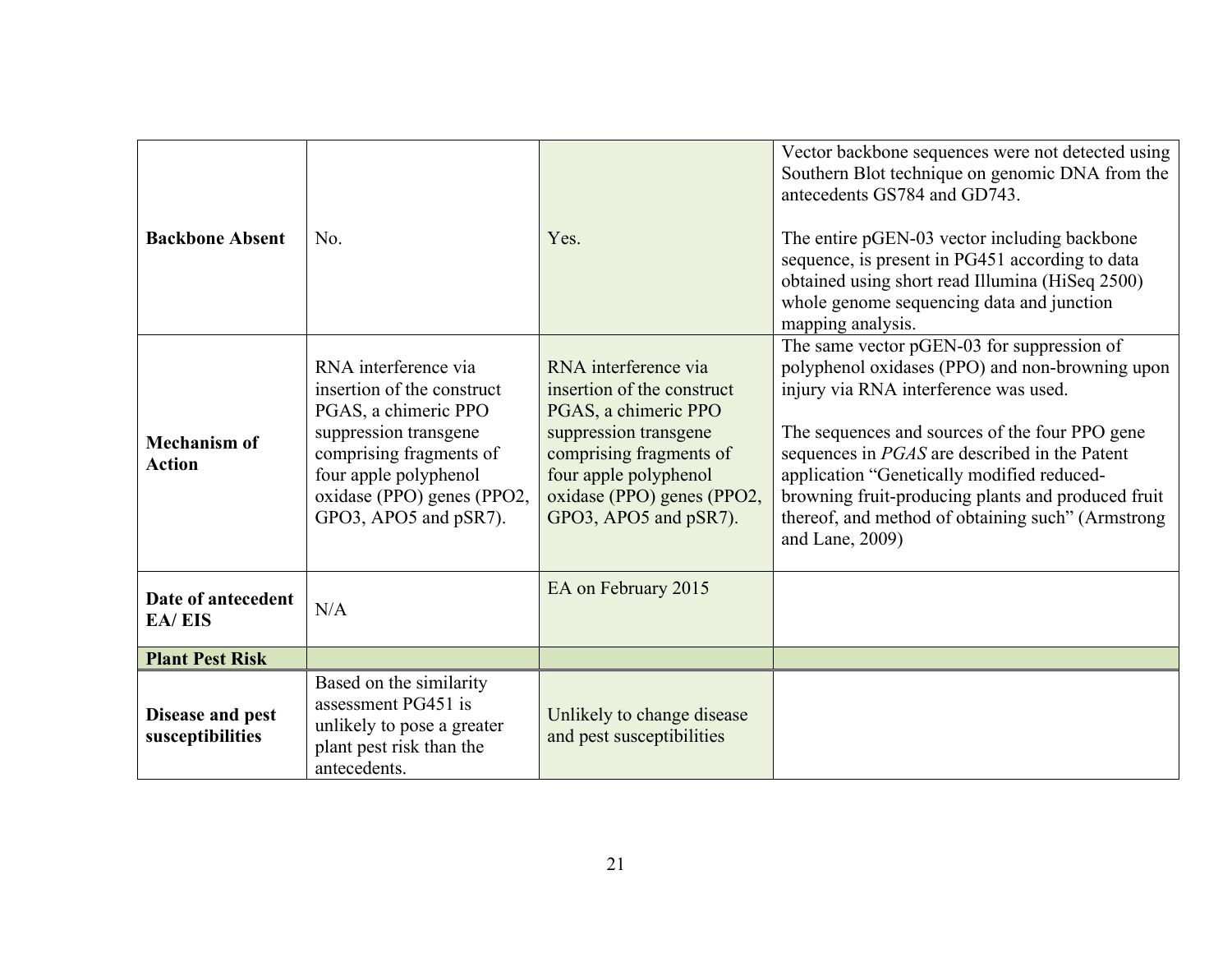| <b>Impacts</b> on<br>beneficial non-<br>targets                 | Based on the similarity<br>assessment PG451 is<br>unlikely to have greater<br>impact on beneficial non-<br>target organisms than the<br>antecedents.                                                                                                          | Unlikely to impact<br>beneficial non-target<br>organisms             |  |
|-----------------------------------------------------------------|---------------------------------------------------------------------------------------------------------------------------------------------------------------------------------------------------------------------------------------------------------------|----------------------------------------------------------------------|--|
| <b>Enhanced</b><br>weediness                                    | Based on the similarity<br>assessment PG451 is<br>unlikely to have enhanced<br>weediness as the<br>antecedents.                                                                                                                                               | Unlikely to enhance<br>weediness                                     |  |
| <b>Enhanced</b><br>weediness of<br>relatives                    | Based on the similarity<br>assessment PG451 is<br>unlikely to enhance<br>weediness of relatives<br>compared as the<br>antecedents.                                                                                                                            | Unlikely to enhance<br>weediness of relatives                        |  |
| <b>Changes to</b><br>agriculture or<br>cultivation<br>practices | Based on the similarity<br>assessment, and on<br>established practices for<br>apple orchards, PG451 is<br>unlikely to cause changes to<br>agriculture or cultivation.<br>OSF intends to use same<br>practices and stewardship<br>for Arctic® apple varieties. | Unlikely to change<br>agriculture or cultivation<br>practices        |  |
| <b>Horizontal Gene</b><br><b>Transfer</b>                       | Based on the similarity<br>assessment PG451 is<br>unlikely to increase the risk<br>of horizontal gene transfer.                                                                                                                                               | Unlikely to affect the<br>probability of horizontal<br>gene transfer |  |